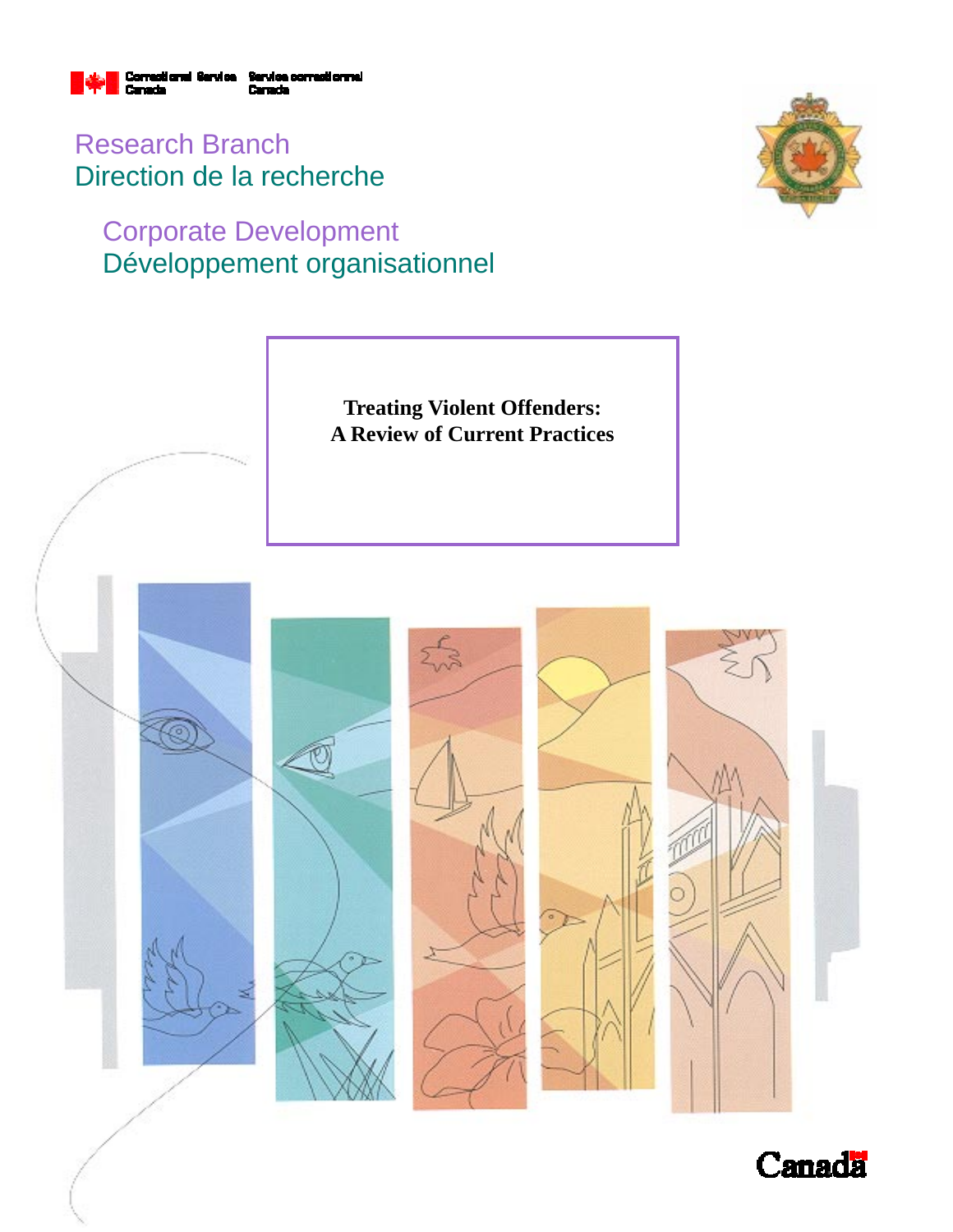# **Treating Violent Offenders: A Review of Current Practices**

Prepared by:

Ralph C. Serin

Research and Statistics Branch Correctional Service of Canada

This report is also available in French. Ce rapport est également disponible en français. Veuillez vous adresser au Secteur de recherche et développement, Service Correctionnel du Canada, 340 avenue Laurier ouest, Ottawa (Ontario) K1A 0P9. Should additional copies be required they can be obtained from Correctional Research and Development, Correctional Service of Canada, 340 Laurier Ave., West, Ottawa, Ontario, K1A 0P9.

**Research Report No. R-**

**38**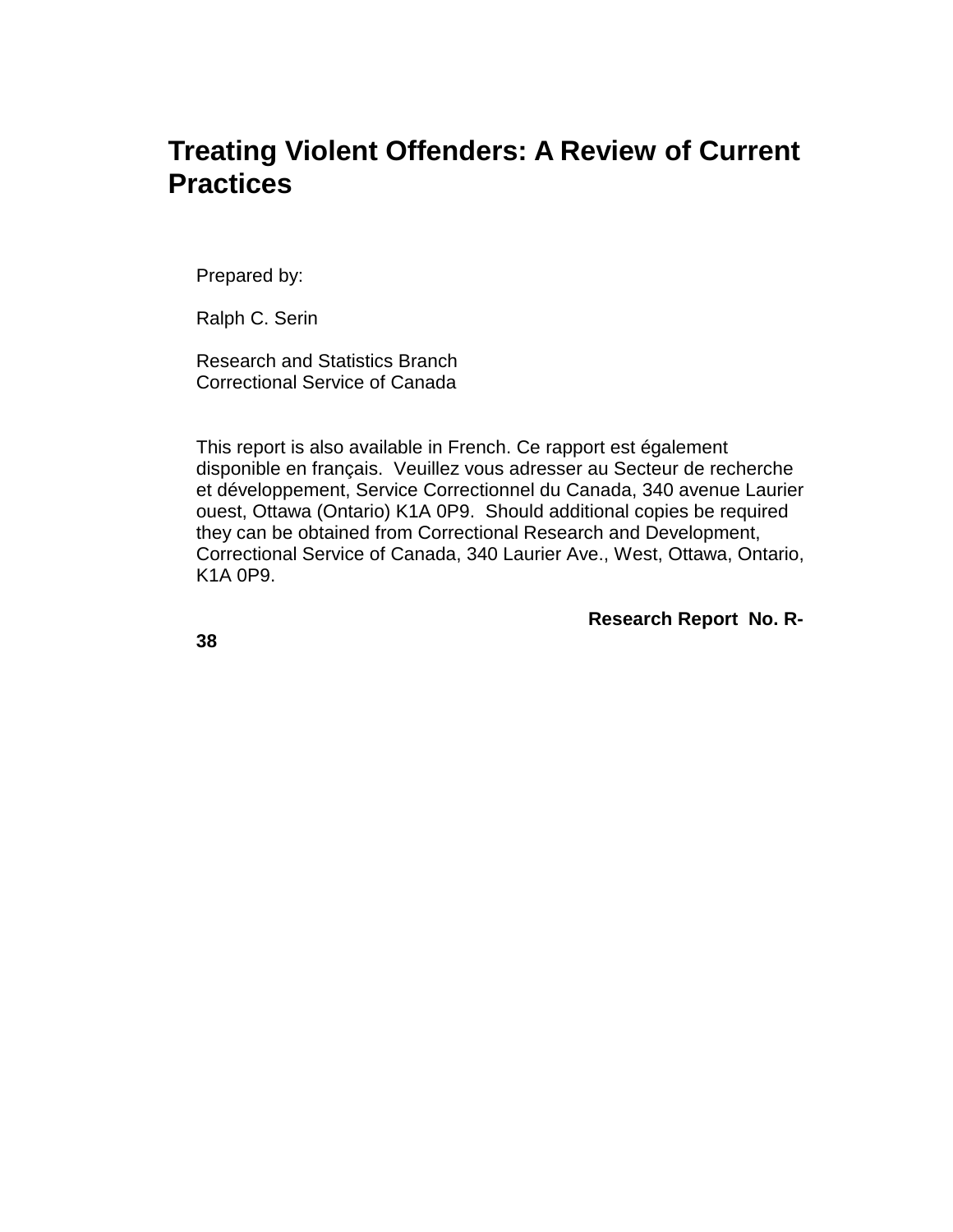# **Table of Contents**

#### **TREATING VIOLENT OFFENDERS: A REVIEW OF CURRENT PRACTICES 1 Table of Contents 2 Executive Summary 3** Treating Violent Offenders: A Review of Current Practices 3 Heterogeneity of Violent Offenders 4 Contributions from Developmental Literature 6 Diagnosis and Co-Morbidity 6 Managing Violent Behaviour 8 Treatment Programs 9 Self-Regulation Strategies 10 Cognitive Processing Strategies 11 Treatment of Psychopaths 13 Assessing Treatment Gain and Outcome 14 Setting Characteristics 15 Staff Training Issues 16 Therapist Characteristics 17 CSC Initiatives 17 Matching Offenders to Programs (Differential Treatment) 18 **Summary 19** What Do We Know? 19 What To Do? (Future Directions) 20 **References 21 Acknowledgments 33**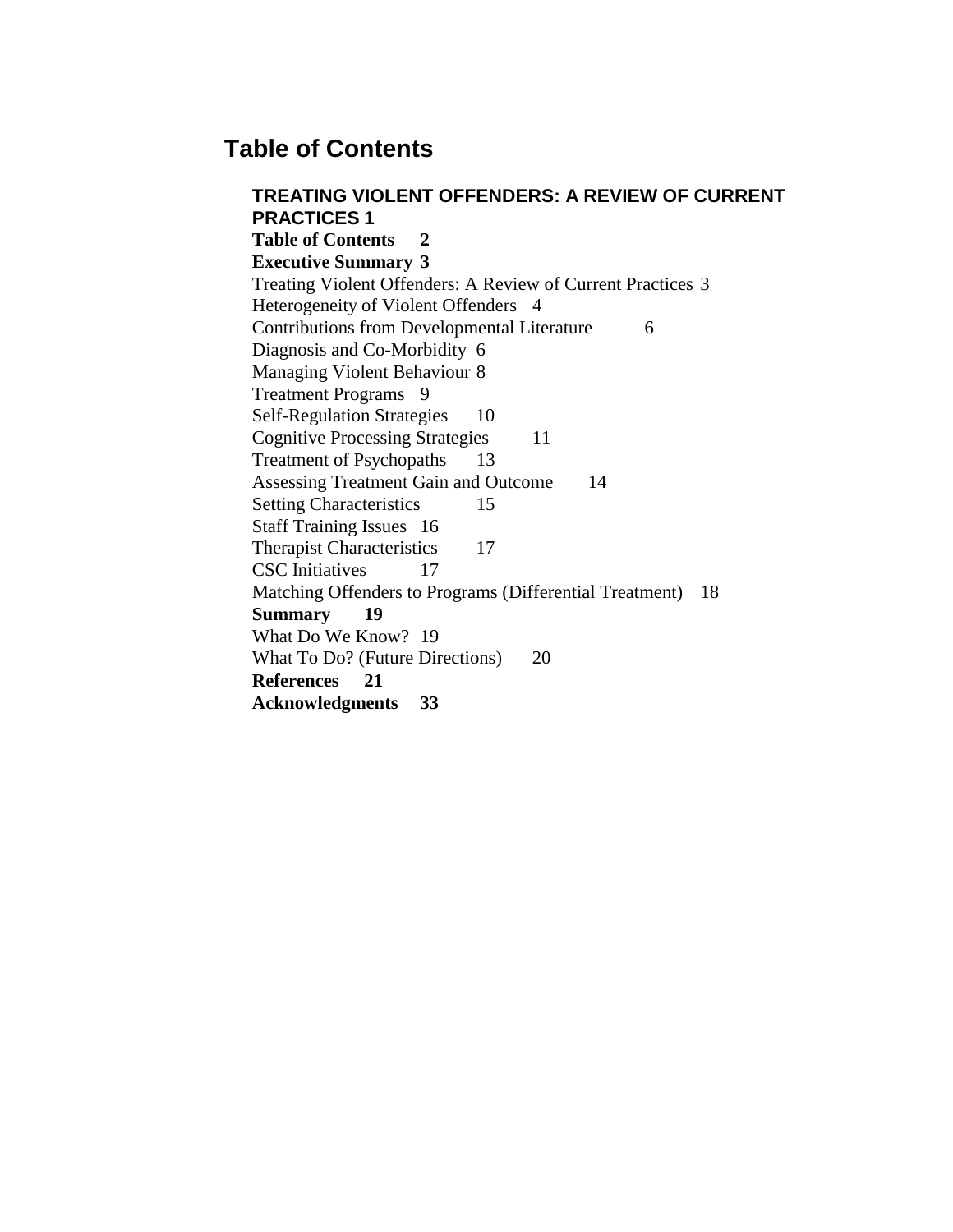# **Executive Summary**

Advances in the assessment of violent and high risk offenders have yet to significantly impact on intervention strategies. In addition, despite increased concern regarding violent criminals, the published literature on their treatment is very small. Recent studies which show some improved methodology support the finding that offenders who participate in cognitively based treatment programs with skills practice components show post-treatment gains. However, these gains have yet to be demonstrated to significantly effect recidivism rates. Further, the literature is hindered by lack of a cohesive theoretical model, problems in defining violent offenders, and over-reliance on self-report indeces of treatment gain. Current programs appear sufficiently contemporary to meet the needs of many violent offenders, although improved methodology and empirical validation are required. These existing programs, however, fail to address, specifically, the needs of persistently violent offenders.

Progress in the areas of treatment of sexual offenders and substance abuse has direct application to the treatment of violent offenders. This literature illustrates the importance of matching offenders to the appropriate level of intervention and providing a continuum of intervention from intake to community follow-up and supervision. Additionally, research on persistently aggressive individuals indicates that their cognitive style or aggressive beliefs are important antecedents to violent behaviour and a critical treatment target. Innovation in strategies for the assessment of such deficits and offenders' response to intervention appear to be important in the development of a treatment program for persistently violent offenders. The next requirement is to develop such a program, heeding the aforementioned conclusions.

## **Treating Violent Offenders: A Review of Current Practices**

As assessment strategies for the identification of violent and high risk offenders gain prominence and sophistication (Harris, Rice, & Quinsey, 1993- Steadman, Monahan, Robbins, Appelbaum, Grisso, Klassen, Mulvey, & Roth, 1993), consensus regarding effective intervention remains obscured by problems in definition and methodology (Blackburn, 1993). While this situation should be disconcerting, it is not unique (Quinsey, Rice, Harris, & Lalumiere, 1993), nor should it be interpreted to mean that treatment programs for violent offenders are ineffective. The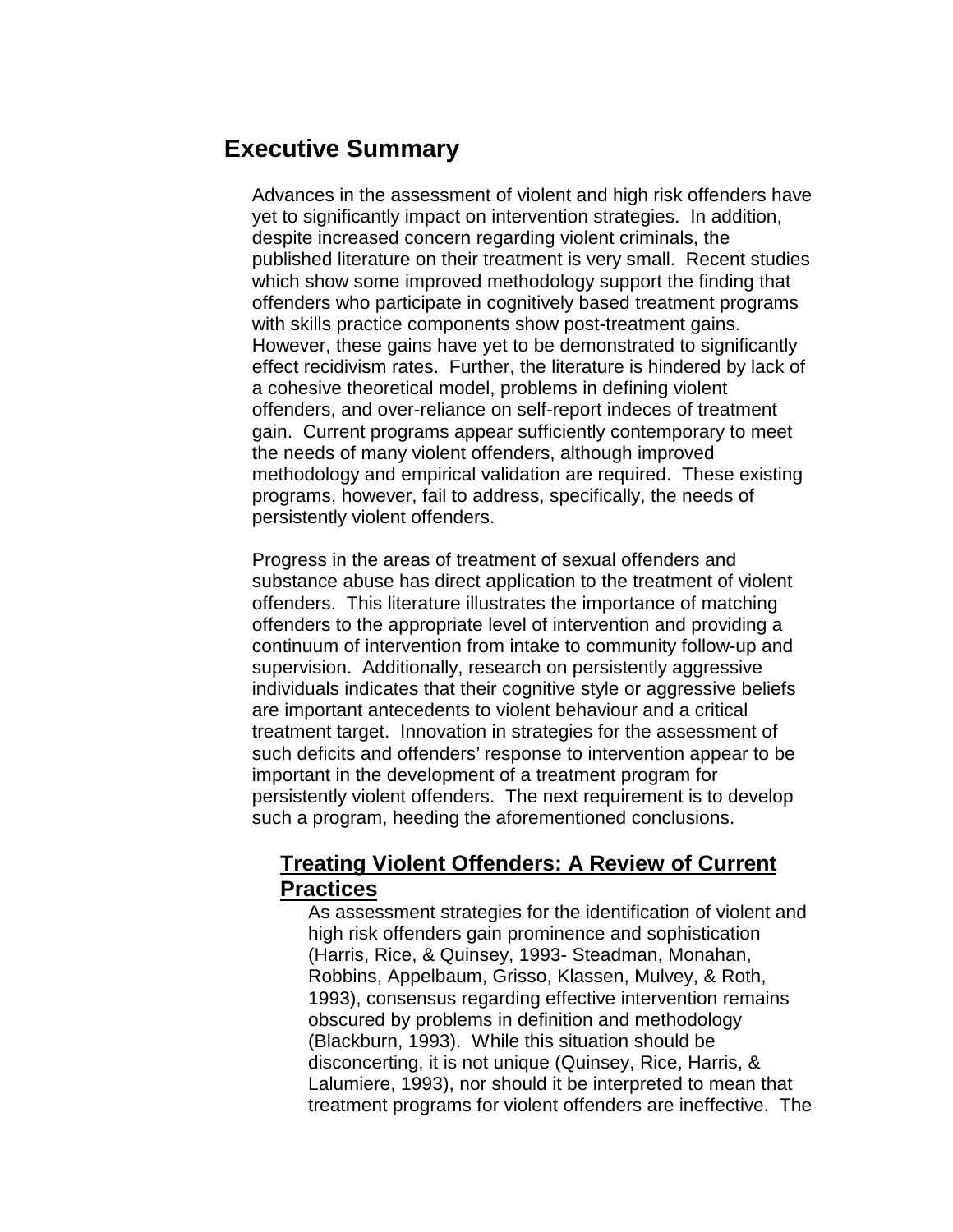purpose of this review is to highlight important research which has led to our current level of understanding and to delineate issues that might facilitate progress in this area.

It should be noted that several key reviews must be cited as they provide a detailed understanding of treatment issues for offenders. Rice, Harris, Quinsey, & Cyr (1990) provide an exhaustive review of relevant treatment targets for mentally disordered offenders and their work bears directly on the issue of treating violent offenders. Further, their emphasis on problem identification (Rice & Harris, 1993; Rice, Harris, Quinsey, Harris, & Lang, in press) rather than diagnosis is particularly germane to the treatment of violent offenders given that violent behaviour is observed in many diagnostic groups (Reid & Balis, 1987). Blackburn (1993) also provides a detailed review of the assessment and treatment of violent offenders that extends themes presented by Howells and Hollin (1989) and Roth (1987).

In order to help frame questions for future investigations and to collate the literature, this paper will consider the following issues: heterogeneity of offenders; developmental programs; comorbidity concerns; management of offenders- selfregulation strategies; cognitive style; assessment of treatment gain and outcome measures; setting characteristics; staff training and therapist characteristics. The summary will then attempt to distill from the literature what can be concluded regarding the treatment of violent offenders and future directions.

#### **Heterogeneity of Violent Offenders**

What immediately becomes apparent in completing a review of the literature on the treatment of violent offenders is the heterogeneity of this group (Blackburn, 1993- Rice, Harris, Quinsey, & Cyr, 1990). While efforts have been made to provide a typology based on offenses (Dietz, 1987) and detailed clinical reviews (Toch, 1969), recent conceptualizations suggest cognitive style may be more helpful in differentiating among violent offenders (Novaco & Welsh, 1989). Even after excluding sexual offenders and perpetrators of spousal abuse, considered to be relatively distinct groups, in an effort to achieve improved homogeneity, the remaining violent offenders vary according to skills deficits, motivational cues for violence, arousal level, emotional regulation, and impulsivity (this is not to suggest these deficits are absent in sexual offenders or abusive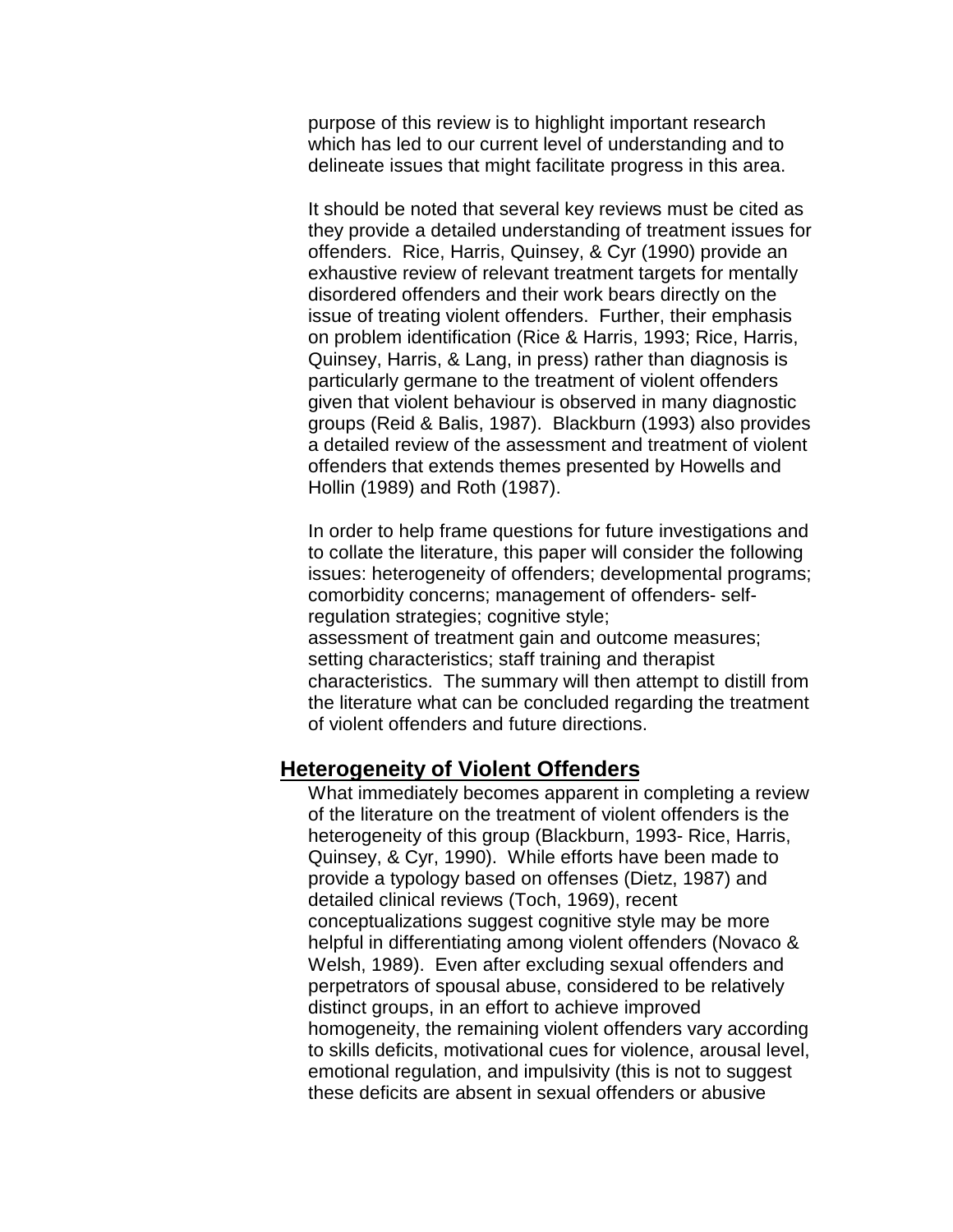males). These distinctions need to be considered theoretically in the development of intervention strategies and operationally in the application of admission criteria for treatment programs. In addition, much of the literature reflects work with adolescents and mentally disordered patients. While these findings are clearly relevant, incarcerated populations may have additional treatment concerns (Andrews Zinger, Hoge, Bonta, Gendreau, & Cullen, 1990) or require intervention specific to correctional issues, e.g., the matching of risk and need to ensure programs are provided consistent with what is known about responsivity factors (Andrews & Bonta, 1993). That is, low risk offenders require less intensive intervention than high risk offenders (Andrews, Bonta, & Hoge, 1990).

Related to the problem of offender heterogeneity is how violence is defined. For this review, violent behaviour is considered the intentional and malevolent physical injury of another without adequate social justification (Blackburn 1993). It should be noted that this definition excludes selfinjurious behaviour which is prevalent among offenders (Farrell & Mainprize, 1990), however, intervention for this group is beyond the scope of this paper. While threats and psychological injury are not included in this definition, this is not intended to mitigate their harmful effects on the victim. Within this definition there is provision for perpetrators to be anger-motivated or goal-oriented (Buss, 1961 - Ziliman, 1979). Anger is therefore not a prerequisite to offender violence (Novaco & Welsh, 1989), but is a common antecedent.

Summarizing problem-frequency surveys (Rice et all, 1990) indicate that mentally disordered offenders report anger to be a frequent concern, both within the institution (47%) and the community (75%). Further, retrospective reviews of offender's precursors to re-offense suggest anger is experienced often (52%) (Zamble & Quinsey, 1991). Pithers (1988) has provided similar data for rapists. While these findings are at best suggestive that anger is an important antecedent to criminality, it is clear that offenders frequently report anger to be an area of concern.

Hostility, however, is considered negative or distrustful beliefs about others and may also be antecedent to violent behaviour, but is not synonymous with violence. Megargee (1976) has proposed offenders differ in the extent to which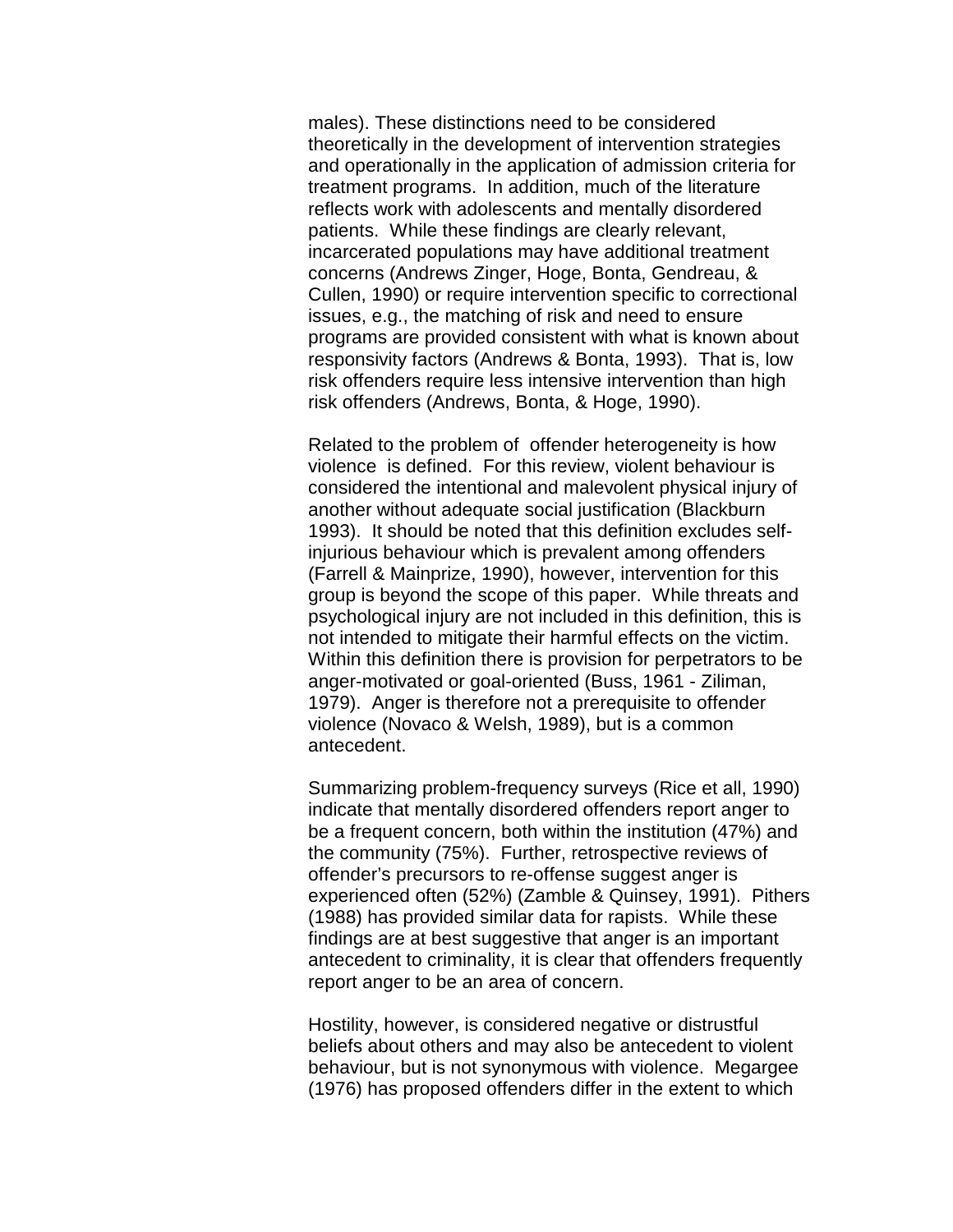they are over-controlled or under-controlled in their use of aggression, explaining why some violent offenders are typically unaggressive. Violence or aggression is considered to be stable over time (Olweus, 1979), and there is increasing evidence supporting early onset as an important prognostic (Moffit, 1993). Further, mediator variables have also been proposed: substance abuse (Goldstein, 1989; Pihll & Peterson, 1993); mental disorder (Monahan, 1992, 1993; Steadman et al. 1993); psychopathy, (Hart, Hare, & Forth, 1994)- and intellectual abilities (Heilbrun, 1982), implying the need for multifaceted interventions Kazdin, 1987).

These definitional concerns are also reflected in differences among researchers in considering outcome. For instance, many studies consider robbery a violent offense and therefore reflect robbery post-treatment to be a measure of treatment failure in follow-up studies. If the treatment program only addressed anger-motivated aggression, then such a view may not be completely accurate. That is, the robbery may have been motivated by financial pressures, not interpersonal conflict. Confusing aggression with apparently different antecedents may obscure individual treatment gains.

While there has been increased understanding regarding ways in which violent offenders differ (Henderson, 1986- Prisgrove, 1993), it is not clear these have been incorporated into individualized assessments or differentiated treatment (Biaggio, 1987; Blackburn, 1993). Although an empirical question, it would seem plausible that violent offenders who differ with respect to motivation, frequency and intensity of violence, certain dispositional characteristics such as amenability towards treatment and attributions of malevolent intent, intellectual abilities, and substance abuse, might require intervention that varies with respect to treatment targets, intensity of intervention, and mode of delivery. Fortunately, some groundwork in the general area of treatment of offenders (Andrews, Zinger, Hoge, Bonta, Gendreau, & Cullen, 1990; Rice et al, 1990) and antisocial adolescents (Kazdin, 1987) provide some guidelines.

#### **Contributions from Developmental Literature**

Conceptual considerations and treatment programs relating to conduct disordered youths also has some direct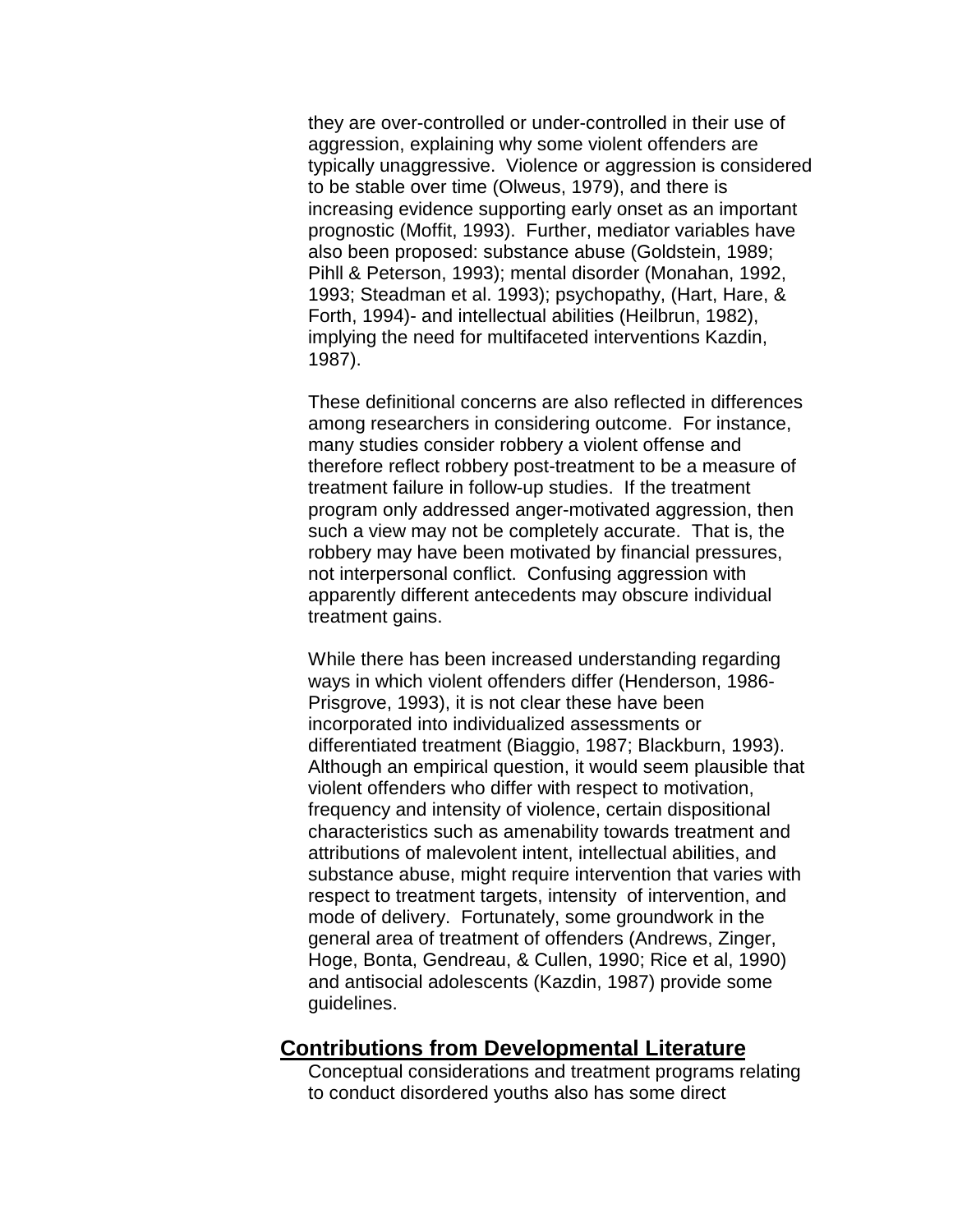applications to the design of programs for violent offenders. First, this literature reflects a high level of sophistication and provides a good model. Second, many persistently violent offenders would have likely received a diagnosis of conduct disorder as a child, although this information is not available in either retrospective or prospective studies of offenders. It is nonetheless implied from clinical experience and follow-up studies of juveniles (Robins, 1978). Third, the developmental literature prescribes a multifaceted approach, emphasizing skills acquisition (Kazdin, 1993), but cognizant of cognitive processing or neuropsychological deficits (Moffit, 1993- Quay, 1993). Treatment programs address proximal or process issues, but it is recognized that gains dissipate over time suggesting a maintenance perspective and not a treatment cure (Dodge, 1993; Kazdin, 1993).

Kazdin (1993) makes specific recommendations regarding the development of treatment programs. Relevant to the correctional setting, these include: developing offender subtypes to identify points for treatment- developing manuals with specific and concrete guidelines to better assess program integrity and facilitate replication; considering small scale (individual) and group designs to generate promising techniques; considering multiple measures of treatment outcome; and considering such issues as duration of treatment and the relative and combined efficacy of treatment combinations.

#### **Diagnosis and Co-Morbidity**

While there has been an extensive debate regarding the relationship between mental disorders in offender populations and potential for violence (Monahan, 1992), there is agreement that various socio-political decisions have led to significant numbers of mental disordered patients being diverted from mental health settings to prisons (Roesch & Golding, 1985; Steadman, McCarty, & Morrissey, 1989; Steadman & Cocozza, 1993). Surveys using the Diagnostic Interview Schedule, a structured psychodiagnostic interview for use in large-scale epidemiological studies, suggest that 50%-90% of Canadian offenders meet the criteria for substance use disorders or antisocial personality disorder (Hodgins & Cote, 1990- Motiuk & Porporino, 1991; Wormith & Borzecki, 1985). From 10%-30% meet the criteria for serious mental disorder such as a depressive, bipolar, schizophrenic, or organic disorder. As well, it is common for offenders to meet more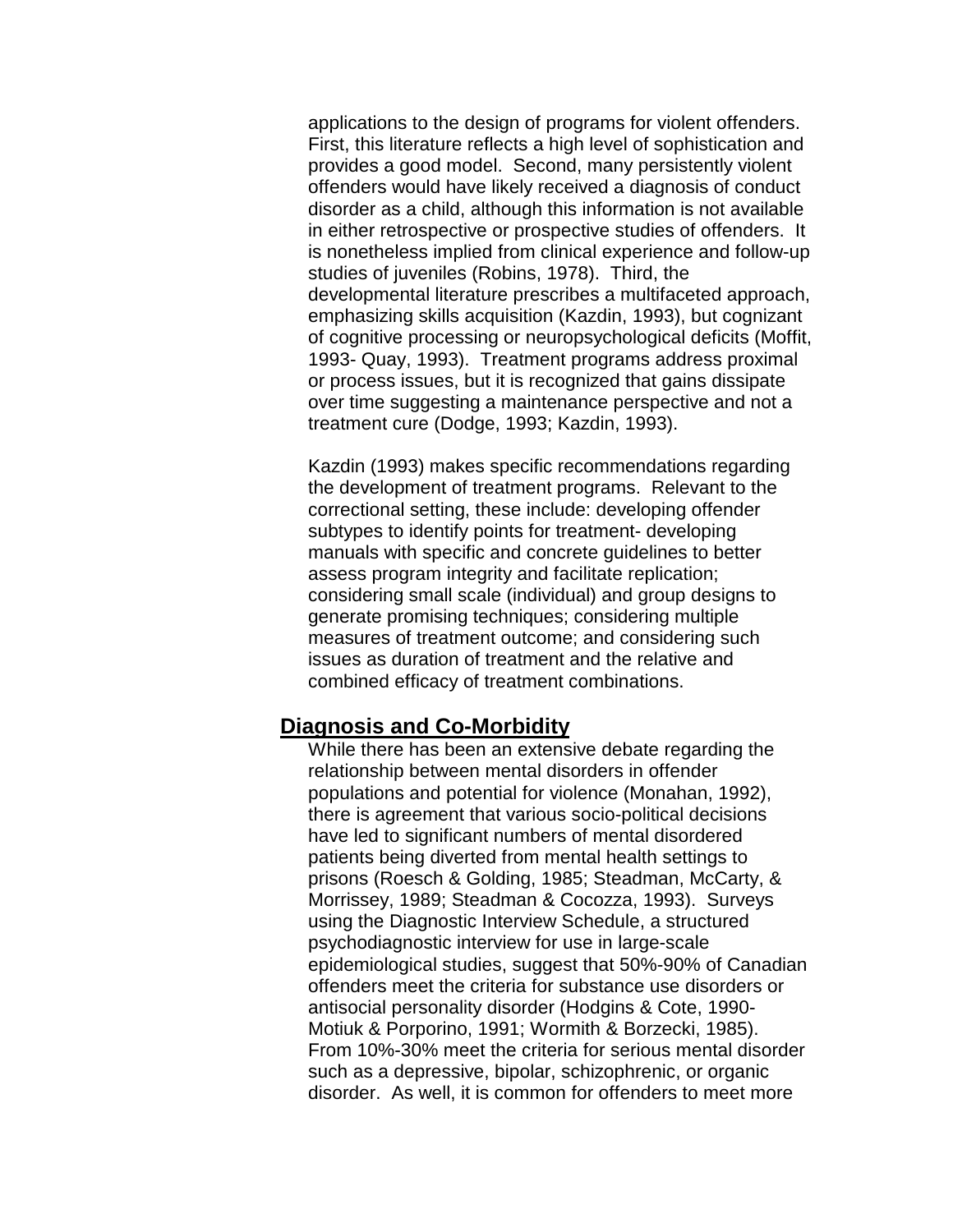than one diagnosis, i.e., co-morbidity, yet it is less clear to what extent this effects treatment outcome. Intuitively, comorbidity raises questions regarding the priorization of treatment needs.

The diagnosis of mental disorder in an offender, however, should not be confused with criminogenic need (Quinsey, 1988; Shapiro, 1991). Clearly, for some offenders, the presence of mental illness is ancillary to factors more germane to their motivation to commit crimes. Distinguishing these issues is vital to appropriate intervention. That is, ameliorating the symptoms of mental disorder may be insufficient to reduce the likelihood of future criminal behaviour. Addressing mental illness, however, is a required mental health concern for correctional staff and failure to respond to their distress would be viewed as unethical (Ogloff, Roesch, & Hart, in press) given their potential for victimization (Cooley, 1992). Several authors have raised concerns regarding the disadvantages faced by mentally disordered offenders in terms of access to programs and release opportunities (Freeman & Roesch, 1989; Porporino & Motiuk, in press).

Notwithstanding resistance to consider mental illness a risk factor for future violence (Monahan & Steadman, 1983; Teplin, Abram & McClelland, 1994), there is increasing evidence that some forms of mental illness are related to violence (cf Monahan, 1993). The magnitude of risk associated with the combination of male gender, young age, and lower socio-economic status, however, exceeds that presented by mental disorder. As well, alcoholism and other drug use is a more robust risk factor than major mental disorders such as schizophrenia and affective disorder. The prevalence rates of antisocial personality disorder and substance abuse in offender populations (Motiuk & Porporino, 1991) is particularly relevant since these factors are related to risk of violent offending. It is important to note that current psychotic symptoms are a defining risk factor, not previous admissions for psychotic symptoms (Link, Andrews, & Cullen, 1992). This distinction may not have been incorporated into actuarial risk scales for mentally disordered offenders which report schizophrenia to be a protective factor, suggesting lower risk (Harris, Rice, & Quinsey, 1993). Compliance with medication is also an issue that may relate to level of risk (Steadman et al, 1993).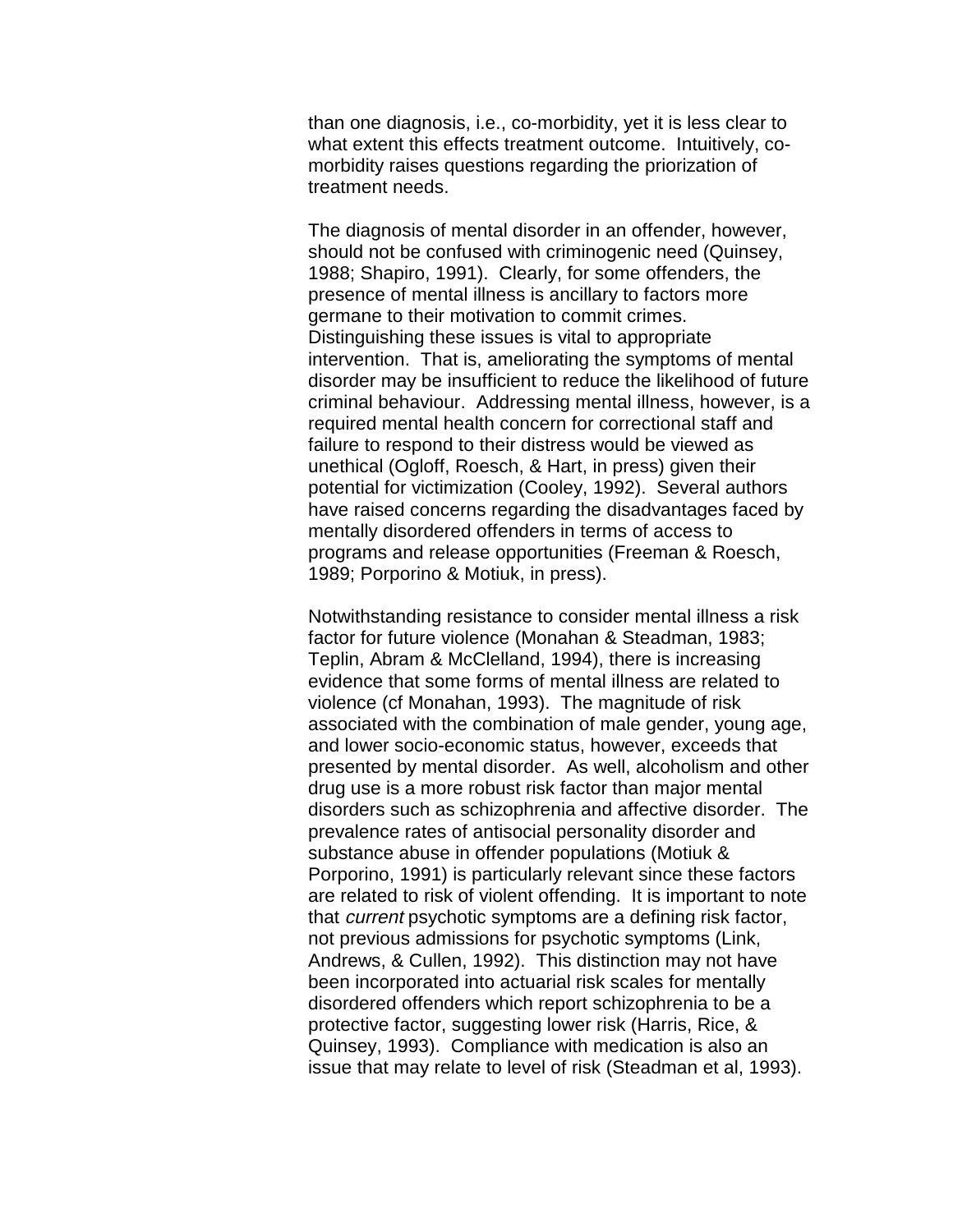The issue of mental illness also raises the question of management of an offender's behaviour. At a minimum, pharmocotherapy may be an adjunct to psychological interventions where there is evidence of acute or serious mental illness. Multidisciplinary treatment teams may therefore be more efficacious in cases where mental illness is present.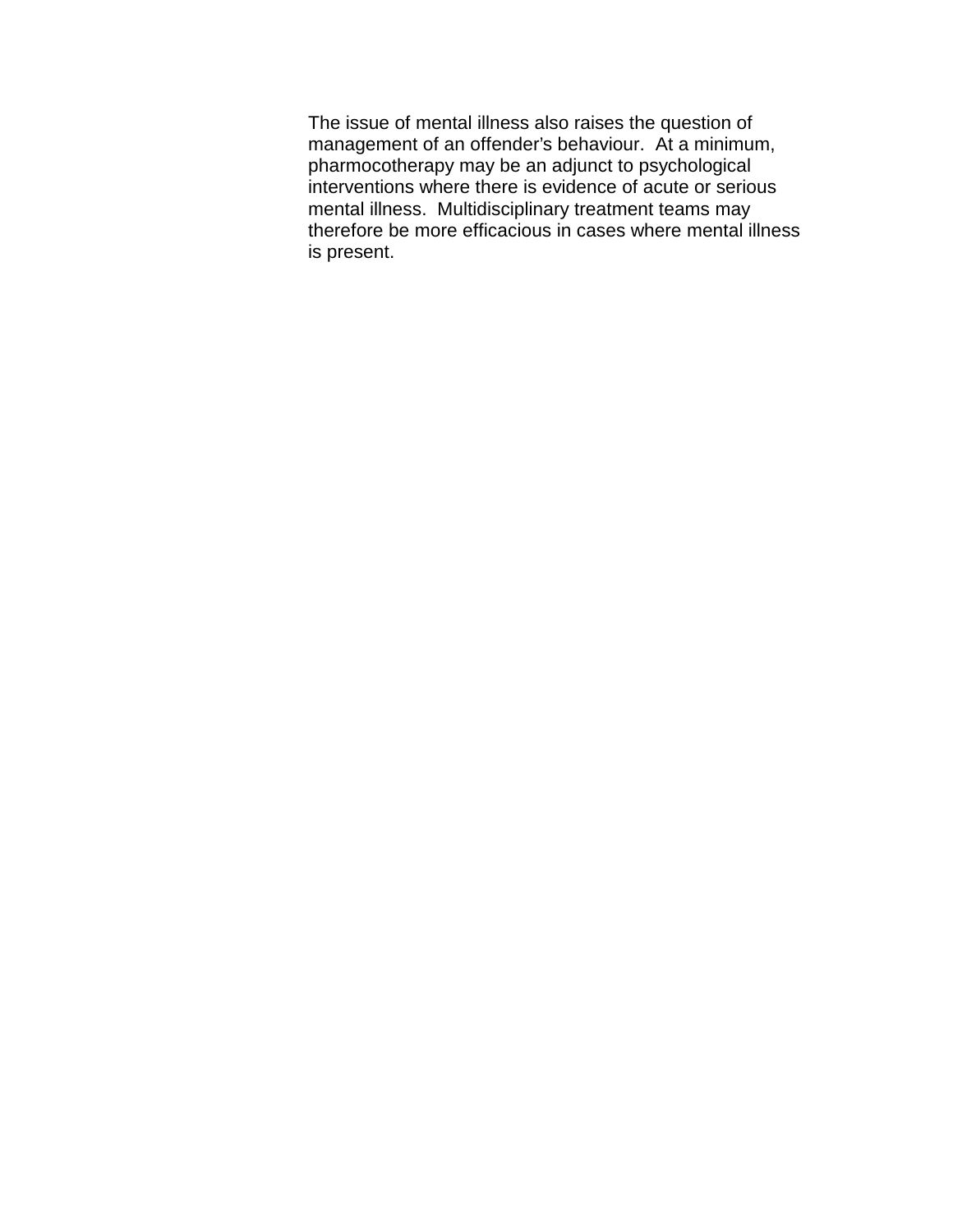#### **Managing Violent Behaviour**

This section deals with the management of aggressive behaviour through pharmocotherapy. The literature distinguishes between short and long term management of violent behaviour in mentally disordered patients, and refers to inpatient and outpatient programs. Several reviews are available which present the issues relating to the use of medication to reduce aggressive behaviour (Bond, 1993; Conacher, 1988; Eichelman, 1988- Rice, Harris, Varney, & Quinsey, 1989; Tupin, 1987). These, however, will only be summarized as the main focus of the paper is on psychological interventions.

Short term use of psychopharmaocologic agents is most often applied in situations where the offender is acting in a seriously threatening manner towards self or others. The issue is one of control and the medication must have a rapid onset of action. Offenders in crisis are unlikely to co-operate with oral medication independent of the onset issue and there may be other medical contraindications (Tupin, 1987). Intramuscular injection appears to be the preferred intervention. Choice of medication includes antipsychotic, antianxiety and sedative medications, although each has specific strengths and weaknesses. Monitoring by staff or effects on respiration, blood pressure, pulse rate, and level of consciousness are imperative. Side effects may need to be controlled and toxicological screens should be obtained.

Long term use of drugs to manage aggressive behaviour should incorporate a detailed history and diagnosis (Tupin, 1987). Prior treatment experience, substance abuse, and diagnostic precision should inform physicians regarding the appropriate medication. Unlike short term management, then, the aim is more than symptom reduction. Long term drug use also has implications for monitoring of harmful side effects and titration to a therapeutic dosage.

It is clear that many offenders with mental disorders will be considered candidates for drug treatment, yet their compliance is not guaranteed. Neuroleptics have been demonstrated to reduce symptoms of schizophrenia such as agitation, hallucinations and delusions and lithium has been effective in the management of bipolar disorders (Bond, 1993). It is less clear that medication is effective in the management of violence with personality disordered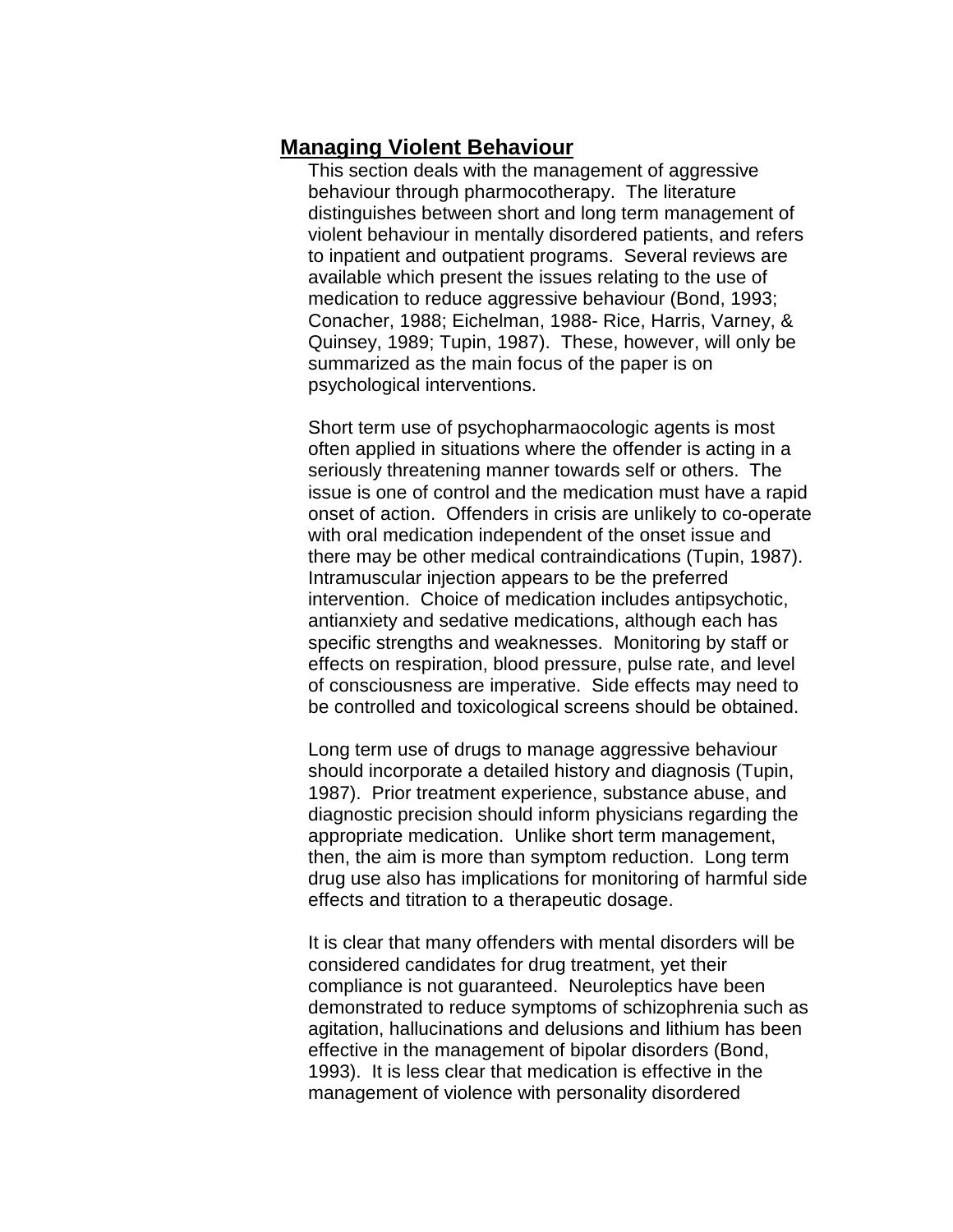offenders (Conacher & Fleming, in press), although staff might resort to such a strategy for crisis management (Rice et al, 1989).

Rice and Harris (I 993), however caution that medication is not a panacea for the management of violent behaviour. Further, this may be a litigious issue for advocacy groups. Not all offenders comply with physicians' prescriptions, and they have the right to refuse treatment. Harris (1989) has noted that neuroleptic drugs are not effective for all psychotic symptoms, nor for all patients. Partial or complete nonresponders appear relatively insensitive to medication or dosage changes. Side effects of these drugs result in noncompliance, as do patients' perceptions of staff motivation regarding prescriptive practices. Compliance may be improved by behavioral intervention (Michenbaum & Turk, 1987), yet drugs may not prove to be the treatment of choice for all offenders who exhibit violent behaviour. It may be that for offenders without a medical etiology to their aggressive behaviour that medication might facilitate cognitivebehavioral intervention, perhaps by reducing arousal level so that they might attend to program content, with a view towards eventually discontinuing the medication if possible.

#### **Treatment Programs**

Under the rubric of treatment programs for violent offenders the most common category is that of anger management or anger control. Although there is a relatively large literature on the assessment of violence in offender populations, surprisingly there is a dearth of published studies on the treatment of violent offenders.

While the specific treatment components vary somewhat across programs and settings, it is common to see components to address arousal levels and some review or rehearsal of alternative thinking. Stress inoculation is advocated by Novaco (1975) and more cognitively based programs often refer to Ellis (1977) irrational thoughts. More recently it appears that both components are incorporated into programs, although it is uncertain which contributes greatest to treatment gain, or the manner in which they may interact.

The components of a stress inoculation program typically consider: awareness of hierarchy of individual anger cues;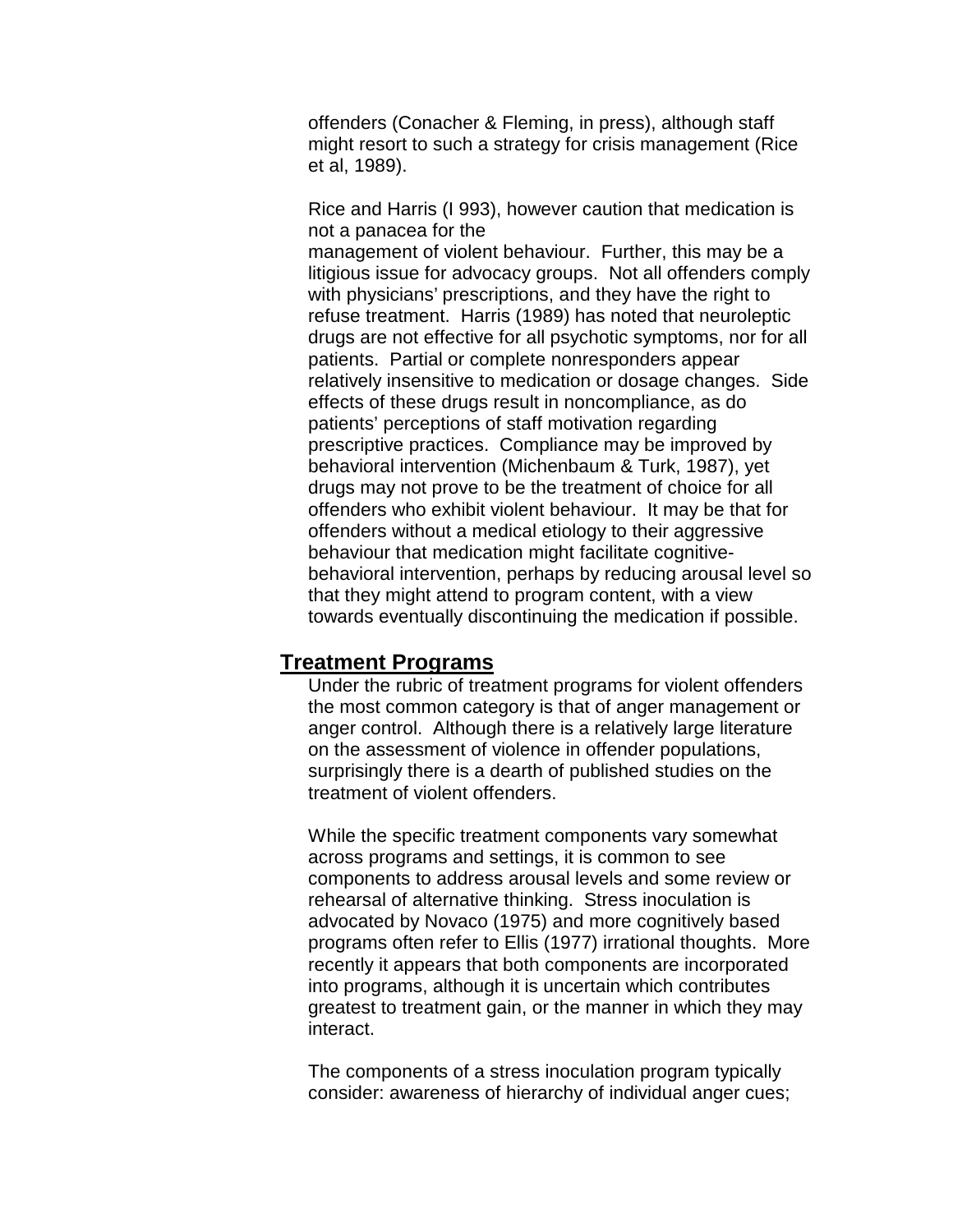relation between self-statements and anger level; model of anger and measurement of parameters (intensity, duration, frequency, behavioral outcome); reappraisal of anger situations; self-instructional coping aids- relaxation training to reduce arousal level and facilitate self-control; and skills practice. Increasingly, communication and assertion skills are incorporated into this approach described by Novaco (1978), although the core elements are cognitive preparation, skill acquisition, and application practice.

Elise (1977) approach more specifically emphasizes the role of cognitions, notably irrational beliefs, in the provocation and maintenance of anger levels. Offenders are taught to recognize that what they believe results in increased arousal, labeled as anger, which precipitates aggressive behaviour. This ABC model considers irrational thoughts, e.g., the other person is deliberately putting me down, to produce strong feelings, e.g., anger or frustration. Intervention targets the thought to feeling link, challenging offenders to refute irrational beliefs, decreasing the likelihood of aggressive responses.

Implicit in the proliferation of anger control programs is that violent offenders are angry and that their level of anger exceeds that of nonviolent offenders (Hunter, 1993). Accordingly, reduced levels of anger are anticipated to result in less frequent and optimally less violent behaviour. This is a curious notion in that violence is relative infrequent, unreliably measured, and that many offenders' violence appears to be motivated for reasons other than anger (Henderson, 1984). Perhaps for this last reason recent programs have included skills practice in the areas of social skills, empathy, assertion, and problem solving. Clearly, from what is known about offenders generally regarding their treatment needs, these appear to be viable treatment targets (Ross & Fabiano, 1985). Unfortunately what is missing is a cohesive theoretical model by which to guide assessment and intervention (Steadman et al, 1993). Organizing intervention in sections which relate to self-regulation issues and cognitive deficiencies may be instructive in moving forward in developing working models for subsequent investigation.

#### **Self-Regulation Strategies**

Within the various treatment targets described in programs for violent offenders, they appear to reflect arousal reduction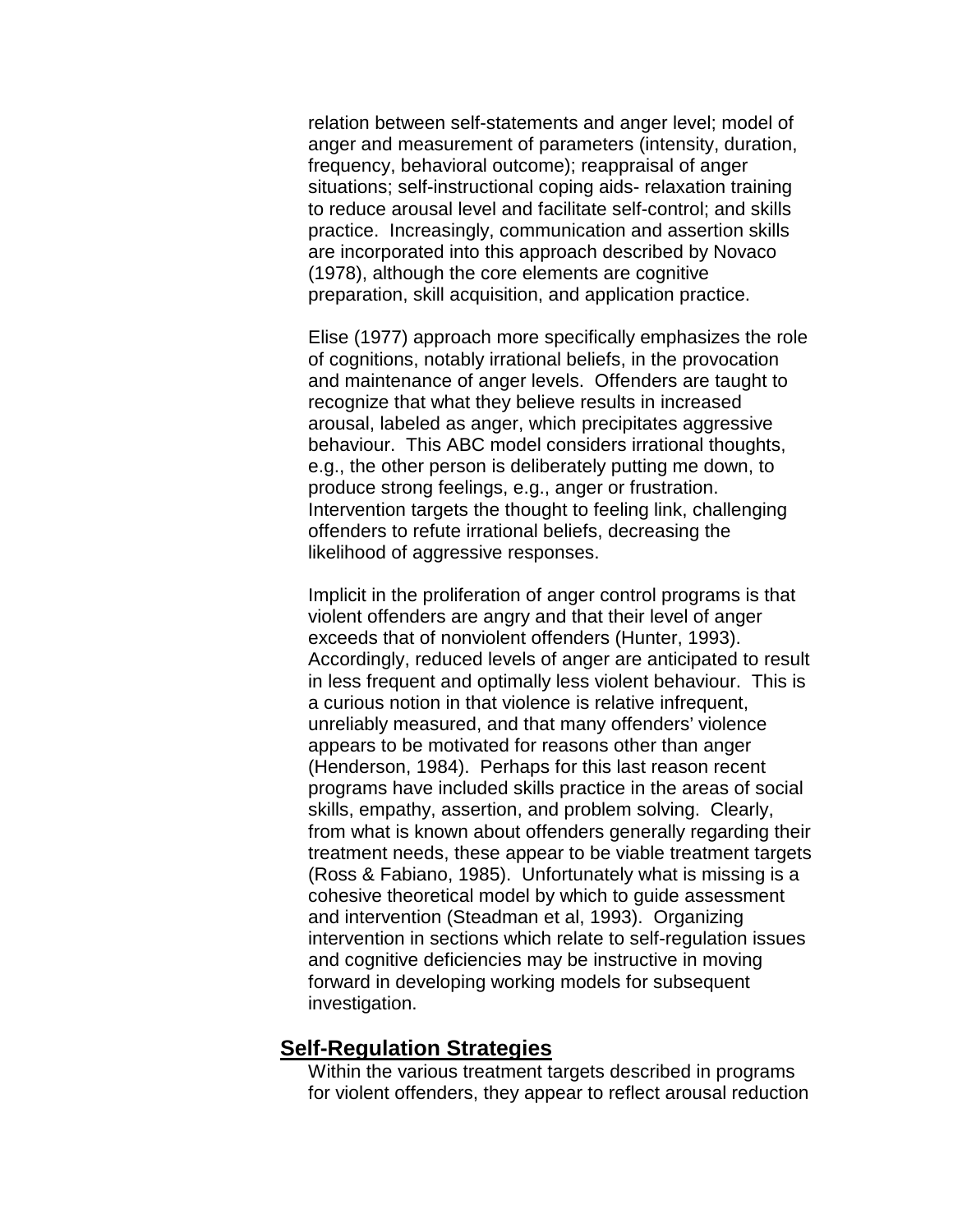techniques (Levey and Howells, 1990), interpersonal skill acquisition, e.g. social skills, assertion, problem-solving (Guerra & Slaby, 1990; Henderson, 1989), and cognitive distortions (Elise, 1977; Rokach, 1987). Some authors have incorporated several of these components into a more comprehensive package (Goldstein & Keller, 1987). Also, it has been suggested that treatment programs vary according to their emphasis on cognitive or behavioral deficiencies (Kennedy, 1990) and this may relate to approaches used to measure treatment gain. Again, many studies are multifaceted in their assessment of treatment gain (Kennedy, 1990; Kolko, Loar, & Sturnick, 1990).

When provided, a review of the descriptions of treatment programs for violent offenders lends one to conclude that different clinicians label similar interventions differently. For instance, some programs are described as social skills training, yet targeted several different components, e.g., assertion, self-control (arousal reduction) and social anxiety (Henderson, 1989). Other social skill programs, however, targeted specific areas, e.g., social withdrawal (Quinsey & Varney, 1977), conversational skills (Rice, 1983), and assertion (Marshall, Keltner, & Marshall, 1981). Within these studies there assumptions theoretically relating patients' poor social skills to violent behaviour. While it is likely that these treatment targets all fall within a cluster of interaction skill deficiencies, it is not clear that all violent offenders are equally deficient in these areas Henderson (1989).

This section will address strategies related to arousal reduction and skills acquisition. The strategies reflect activities that the offender engages in, through instruction, which enhance the regulation of his behaviour. Cognitive style will be considered separately in that there is a large literature regarding cognitions and aggressive behaviour (Novaco & Welsh, 1989). Where possible studies with offender populations will be described.

Cutting across various prison settings and populations, evidence exists to support the application of relaxation training or stress inoculation to anger control issues ; Hughes, 1993; Hunter, 1993; Kennedy, 1990- Rokach, 1987; Schlichter & Horan, 1981- Stermac, 1987). These studies replicate findings with non-offender samples (Deffenbacher, Story, Stark, Hogg, and Brandon; 1987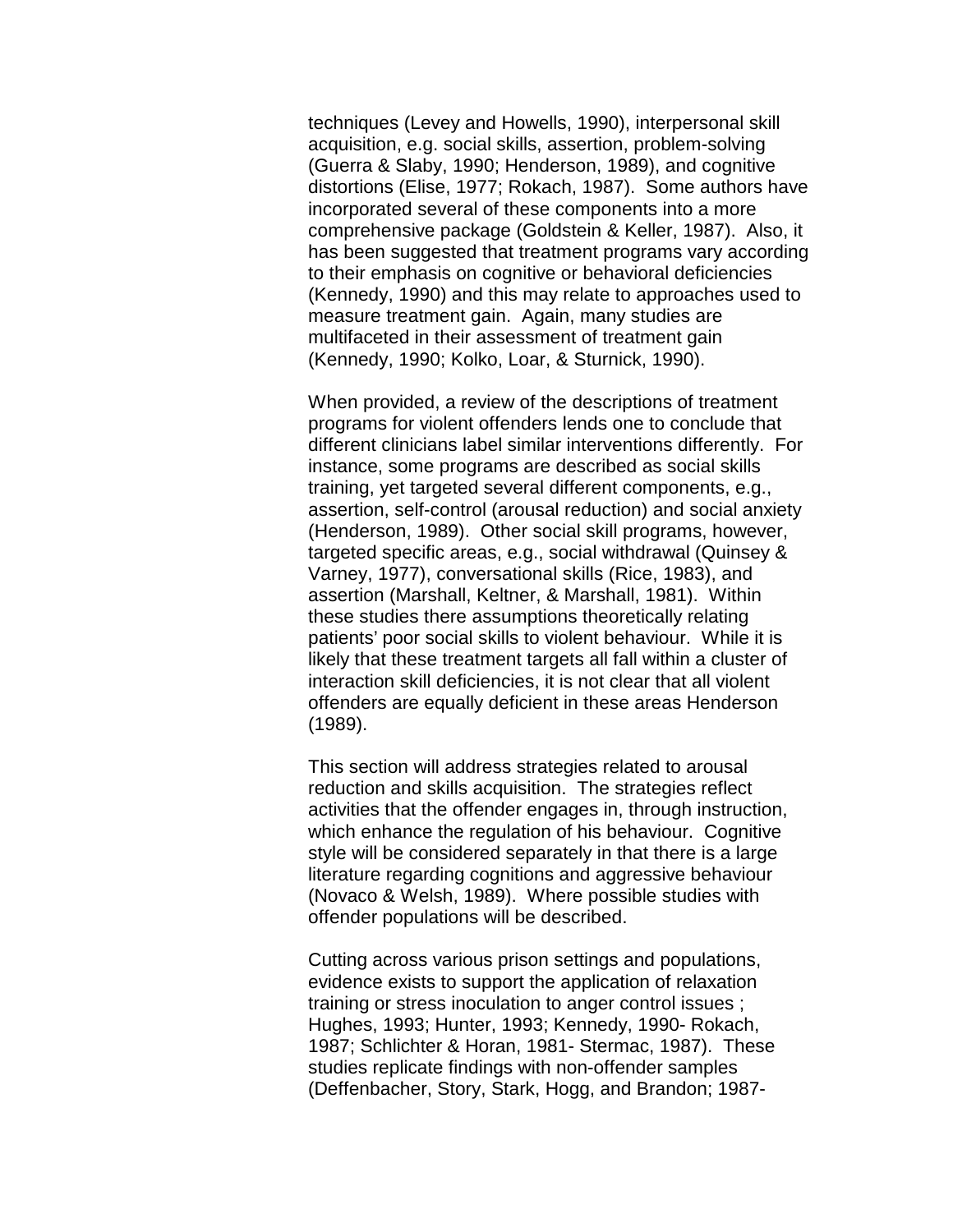Deffenbacher, 1992) which consider heightened arousal to be a component of anger so that improved relaxation facilitates of anger control. It is not clear, however, that arousal reduction strategies are necessarily superior to simple skills acquisition, whether in the area of social interactions or problem solving (Kennedy, 1990; Moon & Eisler, 1983) or cognitive coping skills (Deffenbacher, Story, Brandon, Hogg, & Hazaleus, 1988). Further research is required before conclusions can be made regarding the differential treatment effects of components of typical anger control programs. Such research will need to ensure that offenders with pre-treatment deficits are matched to the relevant area and that attentional controls are available (Guerra & Slaby, 1990- Henderson, 1989- Kolko et al, 1990).

Some programs target impulsivity, yet these appear to reflect a problem-solving strategy with a delay or pause feature comparable to self-instructional training (Camp, Blom, Herbert, & VanDoominck, 1977). The notion of a cost/benefit analysis has also been suggested (Doren, 1987). One novel application has been Rokach's (1987) use of a forced delay feature as part of a process reviewing simulated social situations. This is consistent with research highlighting the central role latency (impulsivity) plays in the expression of cognitive schema (Dodge & Newman, 1985). That is, pausing may inhibit expression of negative thoughts and facilitate generation of alternative responses.

#### **Cognitive Processing Strategies**

Novaco and Welsh (1989) describe the importance of appraisals and expectations in viewing potentially provocative events and promoting an aggressive response. They describe how automatic processing of information is facilitated by prior beliefs or schema, which is but one form of cognitive processing. Research in the area of developmental aggressive behaviour has highlighted the critical role information processing deficits play in determining and maintaining aggressive behaviour in adolescents (Crick & Dodge, 1994- Dodge and Frame, 1982; Dodge, Price, Bachorowski, & Newman, 1990; Slaby & Guerra, 1988). This work has prompted investigations into the efficacy of interventions developed to improve the information processing skills of subjects (Lochman & Lenhart, 1993). An ambitious effort with juvenile offenders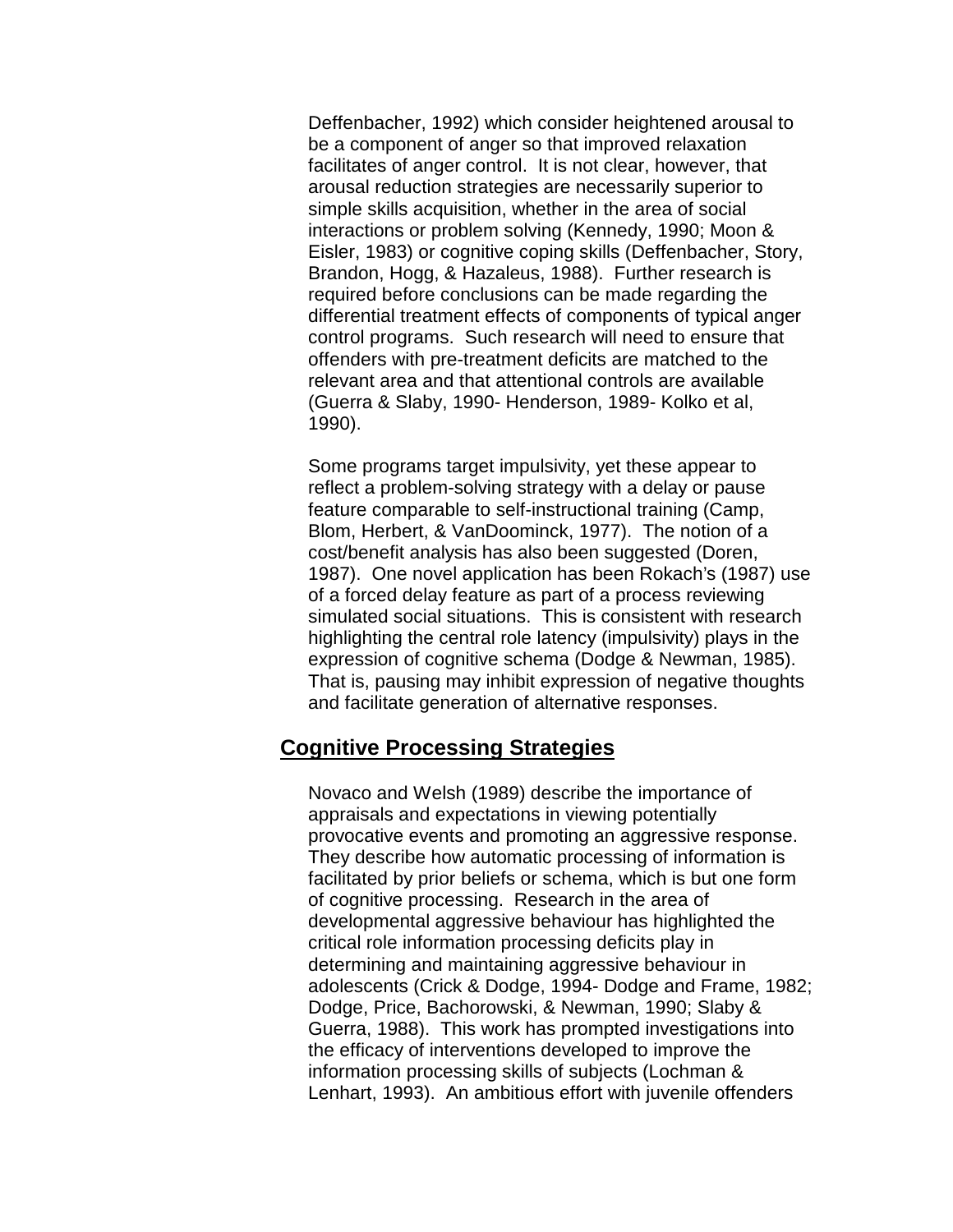described the utility of a problem-solving strategy which targeted biased thinking skills (Guerra & Slaby, 1990), although examples are found elsewhere in the developmental literature for aggressive and delinquent youth (Feindler, Marriot, & Iwata, 1984; Hains, 1989; Kolko et al, 1990). Similarly, research with adult offenders has demonstrated irrational beliefs (Ford, 1991) and attributional biases (Serin, 1991) in violent offenders.

In an early study, Kirchner, Kennedy, and Draguns (1979) proposed that assertion training would be an important treatment target in aggressive offenders given their deficits relative to nonaggressive offenders. However, treatment or follow-up data are unavailable from this study. Several recent studies with offenders extend this work. Hunter's (1993) study appears the "best" with adult offenders in that it utilized a control group (not randomly assigned), specifically targeted aggressive beliefs, assessed pre and posttreatment with self-report and behavioral measures (institutional infractions), and considered social desirability. No follow-up data are yet available, however, and the total sample is only 55 offenders. She concludes treated offenders showed significant gains relative to nontreated offenders across self-report and behavioral ratings. Another study worthy of note is by Hughes (1993) because it considers behavioral ratings of role plays pre and posttreatment, staff ratings (post-treatment only) and recidivism for completers (n=52) and a waiting list control (n=27, not randomly assigned). Treated offenders reported posttreatment gains regarding anger scores, irrational beliefs, and in role plays. There was no difference in recidivism rates between the treated and nontreated groups. Lastly, Kennedy (1990) compared the relative efficacy of stress inoculation treatment to a behavioral skills treatment (Goldstein & Keller, 1987) with a sample of 37 offenders. Order of presentation of treatment had no effect, with the greatest treatment gain occurring in the initial phase of treatment regardless of treatment, using interim assessment. Treatment gain was measured by self-report, behavioral ratings in structured scenarios (role plays), and incident reports.

The cognitive processing approach emphasizes the role of beliefs or schema in motivating and regulating social behaviors (Bandura, 1986). Applying this approach to aggressive behaviour in adolescent offenders (Gueffa &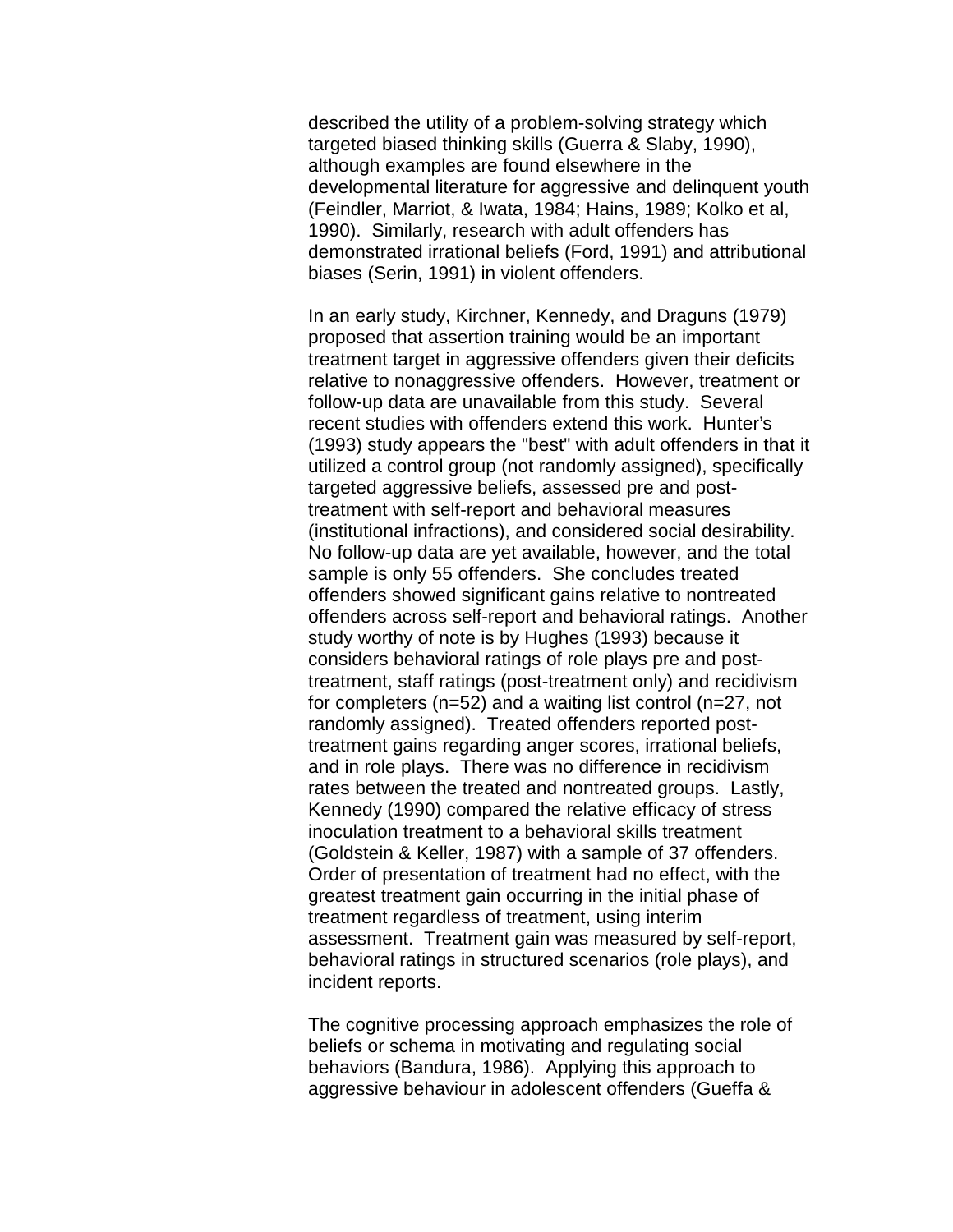Slaby, 1990; Slaby and Guerra, 1988) and aggressive children more generally (Lochman & Lenhart,1993) has yielded specific intervention targets that should apply equally to adult offenders. Aggressive juvenile offenders were found to be deficient in social problem-solving skills and beliefs supporting aggression. Specifically they tended to define problems in hostile ways, adopted hostile goals, sought less confirmatory information, generated fewer alternative solutions, anticipated fewer consequences for aggressive solutions, and were less effective at choosing "better" solutions. For those familiar with the psychology of criminal conduct (Andrews & Bonta, 1993) they will note this is a specific application of investigating those thoughts which maintain violent criminal behaviour.

The intervention consisted of 120 aggressive adolescents, equally divided by gender, randomly assigned to a 12 week cognitive mediation training, attention control, or notreatment control. The former intervention specifically targeted the deficits noted previously by Slaby and Guerra (I 988). Pre and post-treatment assessment incorporated measures of social cognition (beliefs about aggression), behavior ratings, self-report, and recidivism (24 months). Post-treatment gains for the treatment group were noted in terms of increased skills in solving social problems, reduced support of aggressive beliefs, and reduced aggressive behaviours (based on blind raters). The inference is that these socio-cognitive factors regulate aggressive behaviour, yet recidivism rates for the treated subjects were reduced but not significantly lower than the control groups. It would appear that follow-up issues are important in the maintenance of treatment gains if release rates are to be markedly effected, but this is not a new concept to correctional and forensic staff (Motiuk & Porporino, 1989; Quinsey & Walker, 1992). Rather, it emphasizes the limitations of even rigorous and theoretically-derived intervention which is institution-based only, an issue currently being addressed in the areas of programming for sexual offenders and offenders with substance abuse problems (Pithers, 1990- Lightfoot & Boland, 1994).

#### **Treatment of Psychopaths**

While this is a potentially contentious area, it must be considered so that interventions for specific groups of offenders might be reviewed. Early work in this area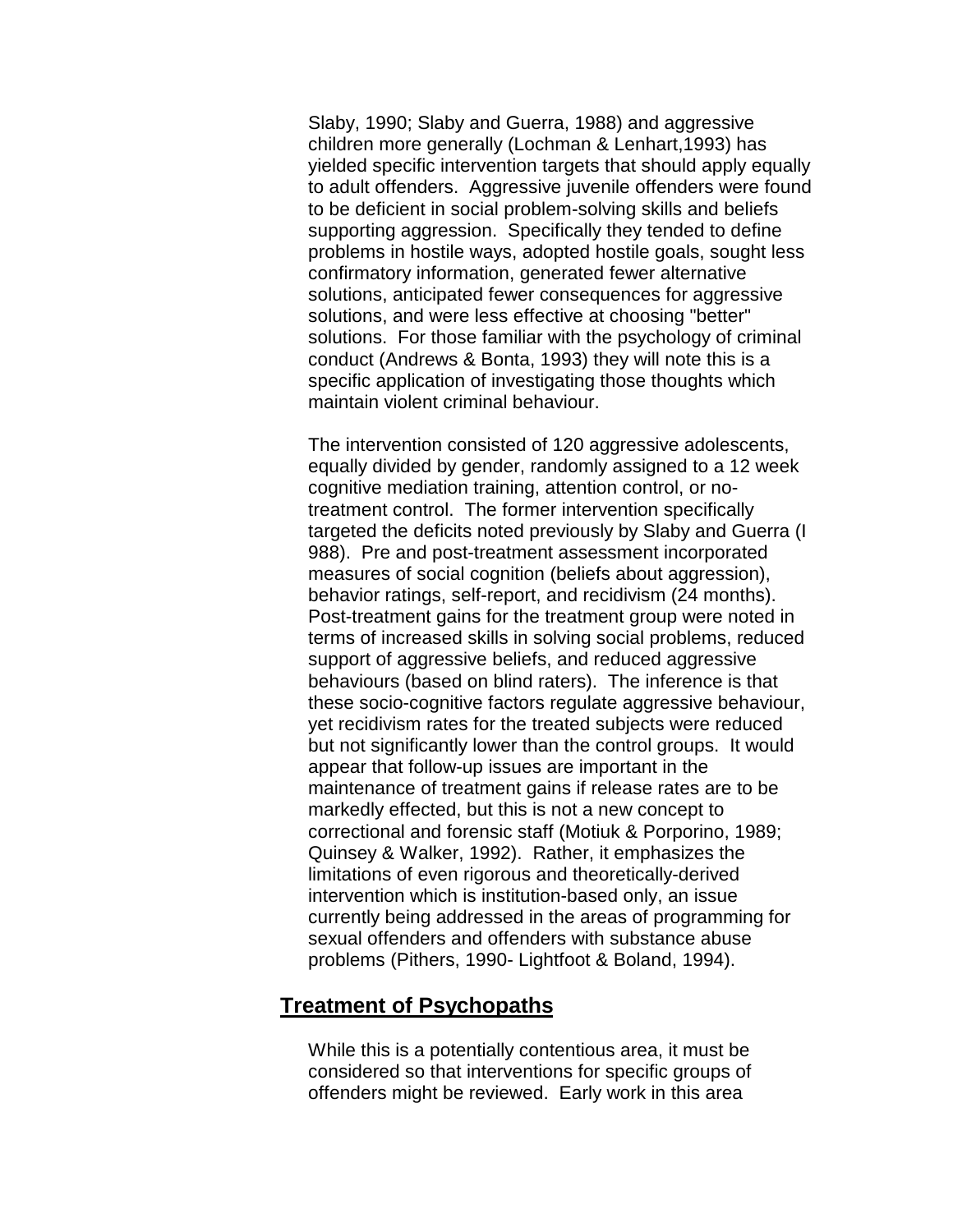suffered the same concerns referred to previously, i.e., disagreement regarding definitions, lack of control groups, and theoretically obscure intervention. The review of 295 studies by Levine and Bornstein (1972) yielded on a handful (IO) of studies which approached methodological requirements (homogeneous samples, untreated controls, follow-up, and specific outcome criteria). Reasonable conclusions regarding treatment are not possible given the heterogeneity of samples. Suedfeld and Landon's (I978) review of studies until 1975 echo the problems of inadequate definitions of psychoapthy. Their conclusions regarding the need for firm rules, non-gullible supportiveness, the use of therapeutic communities, and judicious pharmocotherapy may therefore be somewhat flawed.

More recently Wong and Elek (1990) have proposed specific criteria for reviewing the efficacy of treatment studies of psychopaths. They suggest the following: a definition of psychopathy based on Cleckley (1976)- an assessment of diagnostic reliability; a detailed description of the treatment program- the use of objective and reliable measures of treatment outcome- and the use of an appropriate control group. These criteria appear reasonable and two more contemporary studies have been published which reflect this second generation of treatment of psychopaths. Both studies provide important clues regarding specific treatment targets and operational issues. The first, by Ogloff, Wong, and Greenwood (1990) describes a therapeutic community (Jones, 1982) treatment program with 80 offenders. Emphasis was on offenders increasing personal responsibility, socialization and assertion. Attrition rate, clinical improvement, motivation, and institutional behaviour were investigated. Psychopaths, as measured by the Psychopathy Checklist-Revised (PCL-R, Hare, 1990), showed less clinical improvement, were less motivated, and had a higher attrition rate. On average, psychopaths were in treatment 43% shorter time than nonpsychopaths. One goal of future treatment programs would clearly be to develop strategies to improve compliance to better enable intervention to be successful (cf Miller & Rollnick, 1990).

The second study, by Rice, Harris, and Cornier (1992) was a retrospective investigation of a therapeutic community and incorporated a 10 year follow-up and a matched control group in a sample of 176 mentally disordered forensic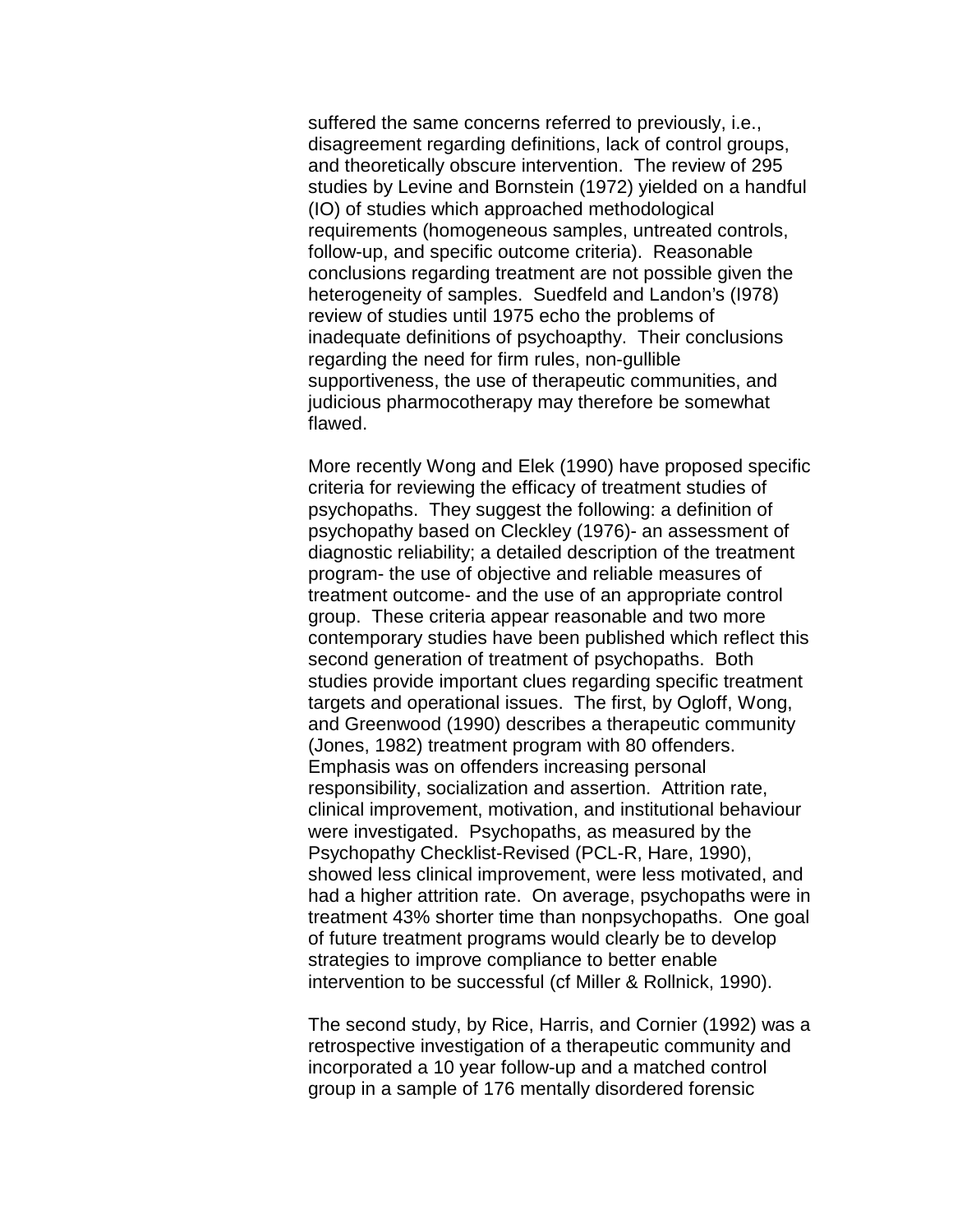patients. That psychopaths did poorer post-treatment than matched controls is disconcerting, Recently these authors (Harris, Rice, & Cornier, in press) note that the unstructured therapeutic community while innovative at the time was incompatible with contemporary views regarding best practices in offender treatment (Andrews, Zinger, Hoge, Bonta, Gendreau, & Cullen, 1990). Whether this study's findings generalize to offender populations is not the issue. Rather, treatment programs for psychopaths should recognize a central tenet must be that intervention must meet criteria for good correctional programs. Specific applications to match the cognitive style of psychopaths may be helpful, but this work is only beginning to evolve.

#### **Assessing Treatment Gain and Outcome**

One major shortcoming of this literature on the treatment of violent offenders is the over-reliance on self-report measures of treatment gain. Concerns regarding the veracity of uncorroborated self-report in offender samples have been expressed elsewhere (Rogers, 1988; Shapiro, 1991), and efforts to control for social desirability and/or intelligence appear warranted. Self-report information is important as it reflects offenders' self-perceptions (Blackbum, 1993), yet it may be an insufficient measure of treatment gain given the demand characteristics, the reality that intervention is often accepted under duress, and where less than favorable post-treatment reports have significant negative consequences. Related to the concern about selfreport instruments is that most have been developed for non-offender populations (Novaco, 1994), lack validity scales, and have such transparent items that interpreting post-treatment improvement without corroborating indices of gain may be at best speculative (Bellemare & McKay, 1992; Hughes, 1993). A related concern is that violent offenders inconsistently report higher scores, and therefore greater problems, on self-report measures of anger, aggressiveness, and hostility (Novaco, 1993; Selby, 1984; Serin & Kuriychuk, in press). Baseline measures or within subjects comparisons also appear warranted so that individual offender's improvement may be considered.

Performance measures such as role-play are common in the social skills programs (Henderson & Hollin, 1986) and they reflect a model for programs concerned more broadly with violent offenders. Independent behavioral ratings are also recommended to validate self-report indices and as a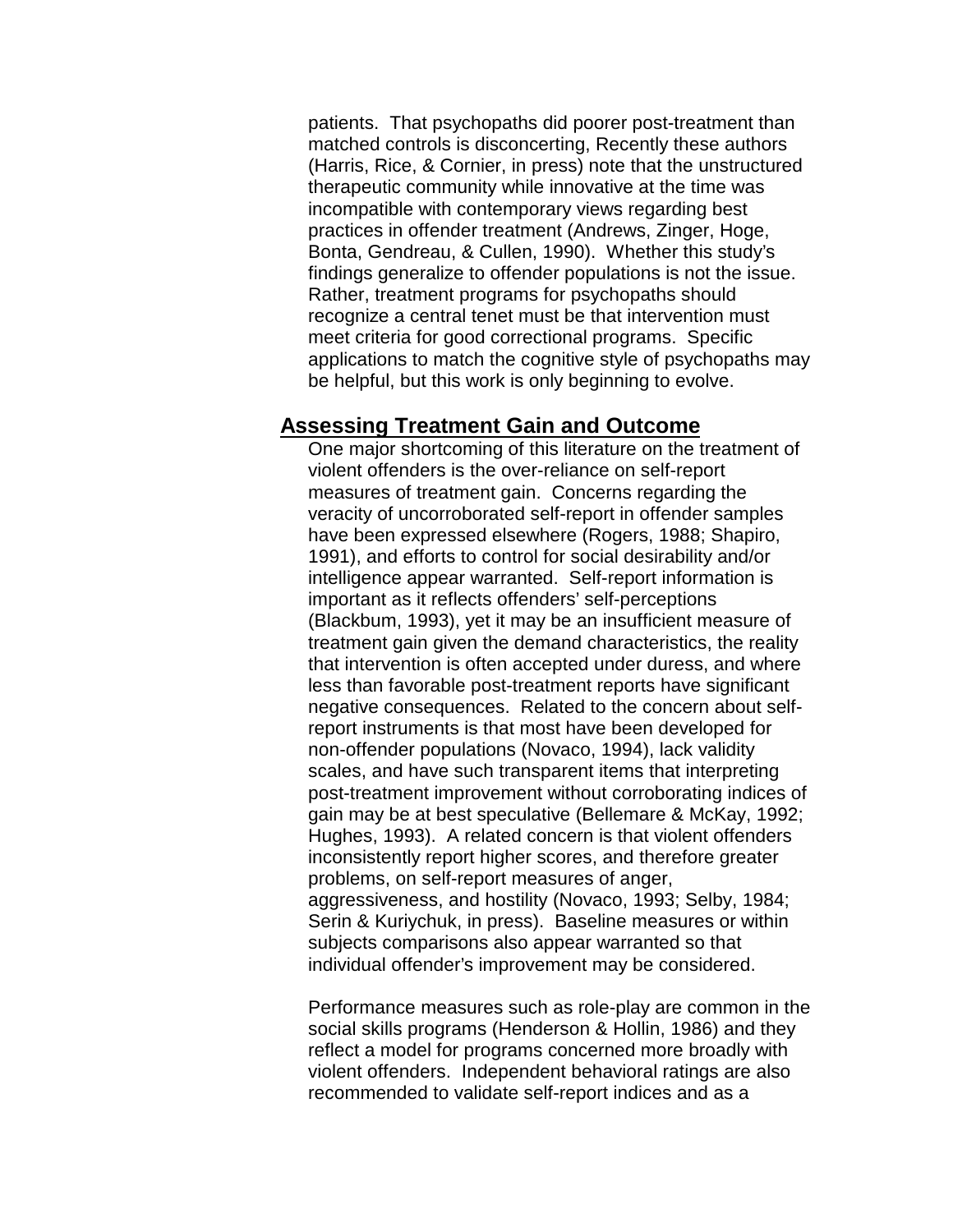strategy to demonstrate convergence of treatment gains. Both performance measures and behavioral ratings require careful training of staff and efforts to ensure inter-rater reliability. Apart from specialized treatment centres or research projects it would appear such measures are absent in correctional practice. The treatment literature suggests, however, they are important for demonstrating transfer of treatment gains from knowledge to performance, i.e., behaviour (Goldstein & Keller, 1987).

The use of recidivism rates as a measure of treatment gain has been debated (cf BIackburn, 1993), yet for offender populations the expectation of increased community safety and reduced violent recidivism is often their raison d'être. This distinction between treatment gain (intermediate withinprogram targets) and generalization (longer-term effects) has been noted by Andrews (1983). Multiple outcome measures are also strongly recommended to detect partial successes which may be obscured by dichotomous success/fail definitions. As the concept of relapse prevention is applied to violent offenders (Prisgrove, 1993), this provides another avenue for investigation, that of the identification of risk situations, their relation to outcome, and continuity of care in the community.

#### **Setting Characteristics**

While the therapeutic community (TC) has been proposed to facilitate treatment of violent offenders (Suedfeld & Landon, 1978), recent research is disappointing (Harris, Rice, & Cornier, in press). Reflecting on earlier views regarding the application of the therapeutic community to correctional settings is illustrative (Toch, 1982). Jones (1982) described essential principles if a TC is to be successful in a prison setting. The more difficult to attain include: clients and staff must be motivated and volunteer to work together; confidentiality must be respected- traditional prison rules must be modified; prison authorities must delegate responsibility and authority to the TC; and, the concept of "treatment" is an existential one in which the individual and the group seek a feeling of purpose in relation to society. Interestingly, correction administrators at the time conceded this type of program might be just the thing for some offenders, but is not a panacea (Levinson, 1982). More recently, Cooke (1989) and Agee (1990) have incorporated aspects of TC as a milieu to facilitate treatment, but it is not the treatment per se.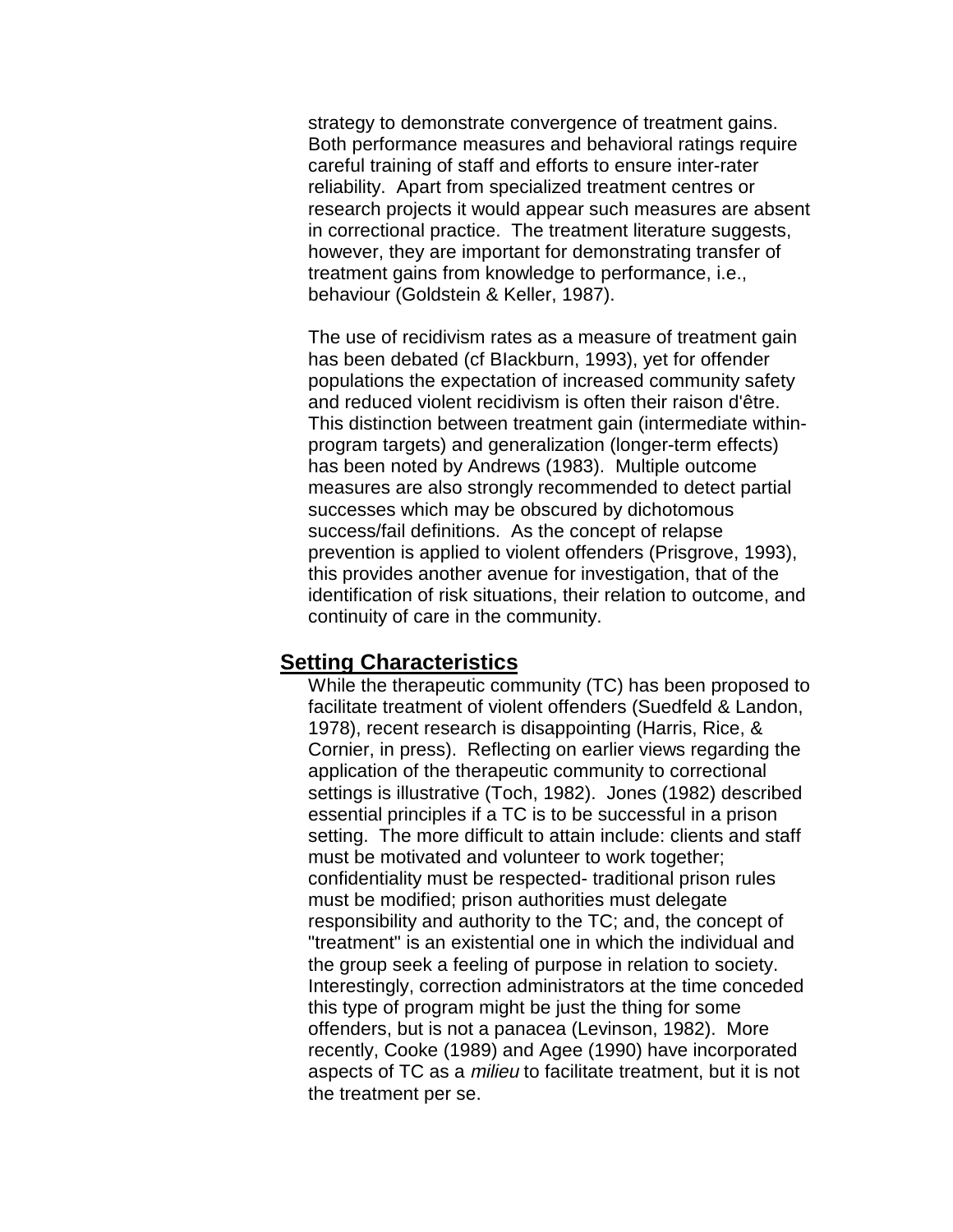Clearly, only a specialized facility or dedication of a specific range could meet the environmental milieu recommended to in a TC. In addition, there is some evidence that staff respond somewhat poorly towards offenders with improved assertion skills (Rice et al, 1989) in that it may be easier for staff to interact with offenders in an authoritarian and capricious manner. Token economy is another setting characteristic which has been recommended as an adjunct to institutional programs to produce and maintain behaviour change (Paul and Lentz, 1977). Rice Harris, Quinsey, and Cyr (I 990) strongly advocate token economies for a range of self-help behaviours, compliance issues, interpersonal behaviour. Laws (1974), however, cautions against having correctional staff operate a token economy because of the likelihood of disruption of appropriate contingencies.

#### **Staff Training Issues**

A major impact on the frequency of aggression in institutions relates to the manner in which staff interact with their wards (Rice et al, 1989; Thackrey, 1987). Staff training in the recognition of potential conflict situations and appropriate verbal and physical intervention increases staff confidence and reduces the frequency of assaults against staff and patients (Rice et al, 1989).

Staff most likely to be effective with offenders are those who use authority to enforce rules, but in a nonconfrontational manner, i.e., firm but fair. They model prosocial and anticriminal attitudes, are able to be empathetic, and are interpersonally skilled (Andrews, Bonta, & Hoge, 1990). This is consistent with the approach advocated by Miller and Rollnick (1991) in what they refer to as "motivational interviewing". )Well developed specifically for addictions, it would appear that their principles apply to other highly resistant populations such as offenders.

Psychologists in corrections " have seen their role shift over the past decade from one of intervention to that of assessment (Watkins, 1990). Provision of training to deal with potential role conflicts would therefore seem important to improve intervention, as would direction regarding priorization of assessment and treatment demands. It may be that a restructuring of psychological resources will be required before specialized programs will be able to be developed and provided to persistently violent offenders,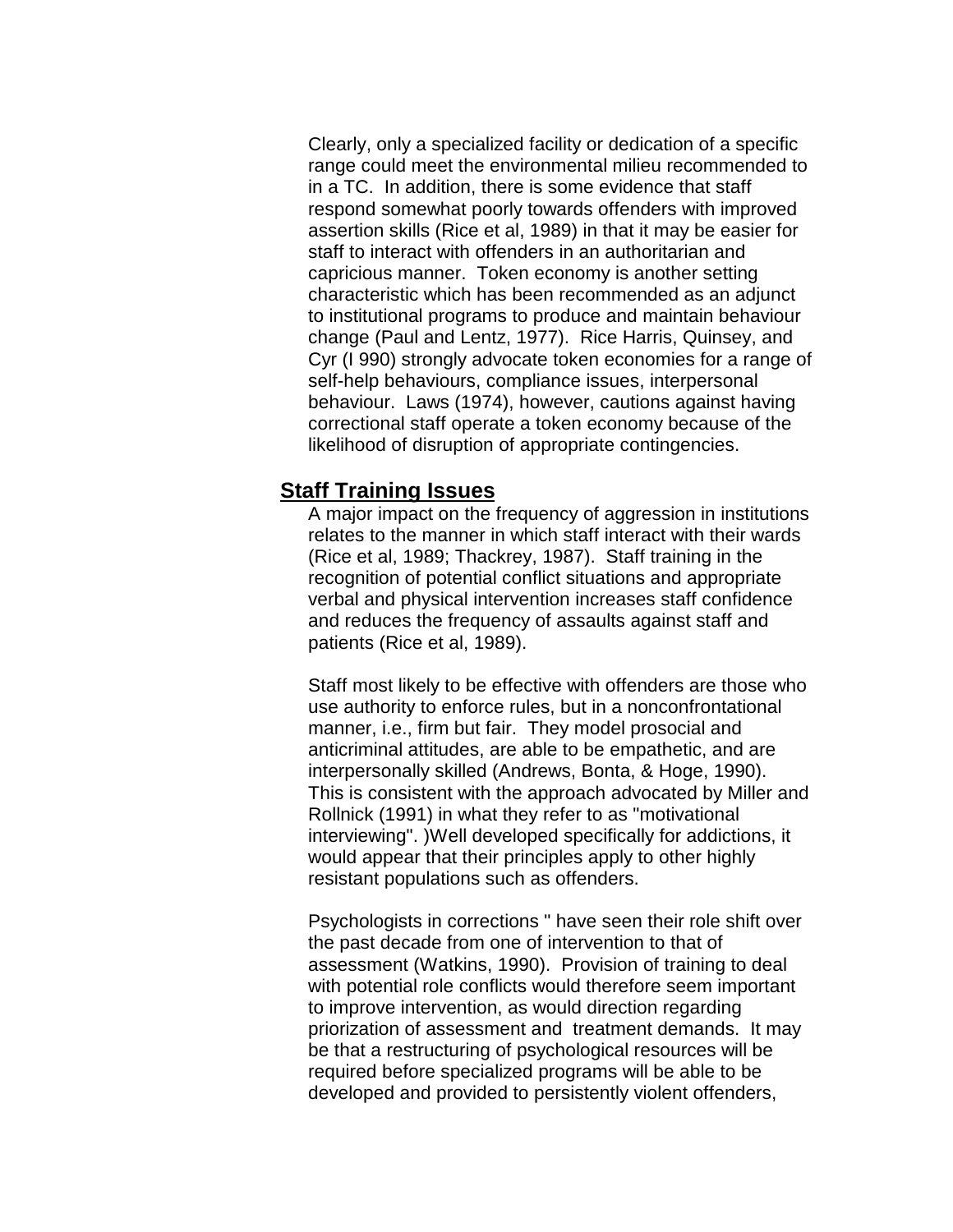Also, increasingly, treatment is considered in the context of packaged programs, but some offenders may require longer and more intensive intervention (Kazdin, 1987).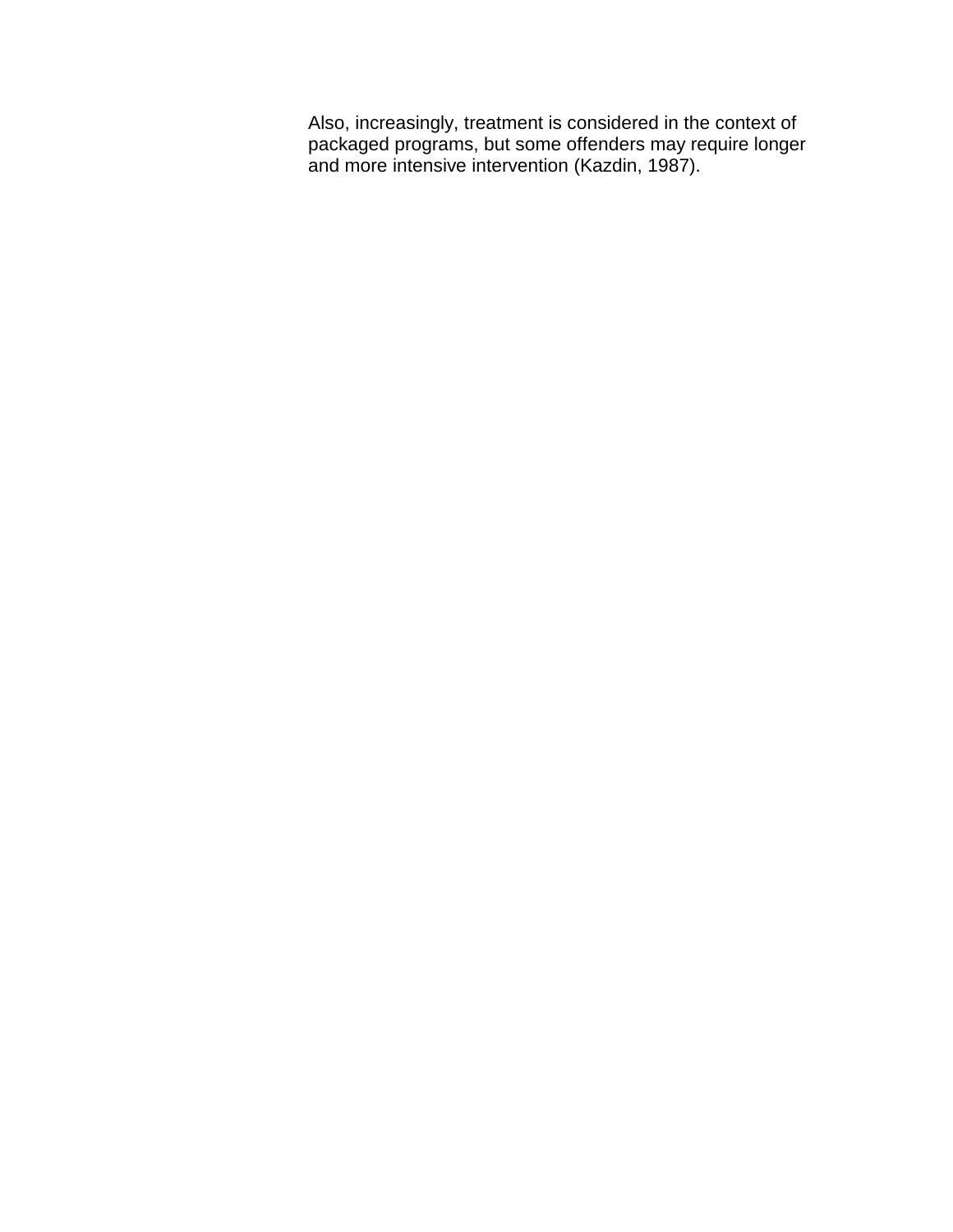### **Therapist Characteristics**

Madden (1987) describes the challenge facing clinicians who provide treatment services to violent offenders. In addition to concerns regarding ethical dilemmas and litigation, the issue of staff burnout is very real. The skills and characteristics alluded to previously, e.g., empathetic and fair but firm, are difficult to sustain with somewhat noncompliant patients (Roth, 1987), but more problematic for those dealing with offenders for a sustained duration. Blackbum (1993) among others has noted that treatment is often a long-term commitment and efforts need to be taken to ensure opportunity for collegial support, perspectivetaking, humor, and blowing off steam.

Miller and Rollnick (1990) review the literature on therapist effects related to treatment efficacy and conclude that individual therapists can have significant impact on patients motivation for treatment, including compliance and continuance issues. Further, they note that the therapeutic alliance requires a challenging, but not confrontational therapeutic orientation. Such an approach is not always easy with violent offenders (Novaco, 1983).

#### **CSC Initiatives**

In reviewing the literature on treatment of violent offenders it is noticeable that nonsexual and nondomestic violence receives relatively little attention. This is the case in CSC, where proportionately greater resources have been committed to the treatment of sexual offenders and those who abuse partners.

While few CSC studies have been published, this is not to imply that specific initiatives for "generic" violent offenders are not proceeding. Gordon (1993) and Serin (1993) completed informal surveys and concluded that many psychology departments provide some form of anger management programming, typically with a cognitivebehavioral orientation, and utilizing pre and post-treatment assessment to consider treatment gain. Unfortunately, these programs vary with respect to the resources available, they lack standardized admission criteria or assessment protocols, and vary regarding treatment goals. At times these programs are part of a broader intervention such as with substance abuse or sexual offenders.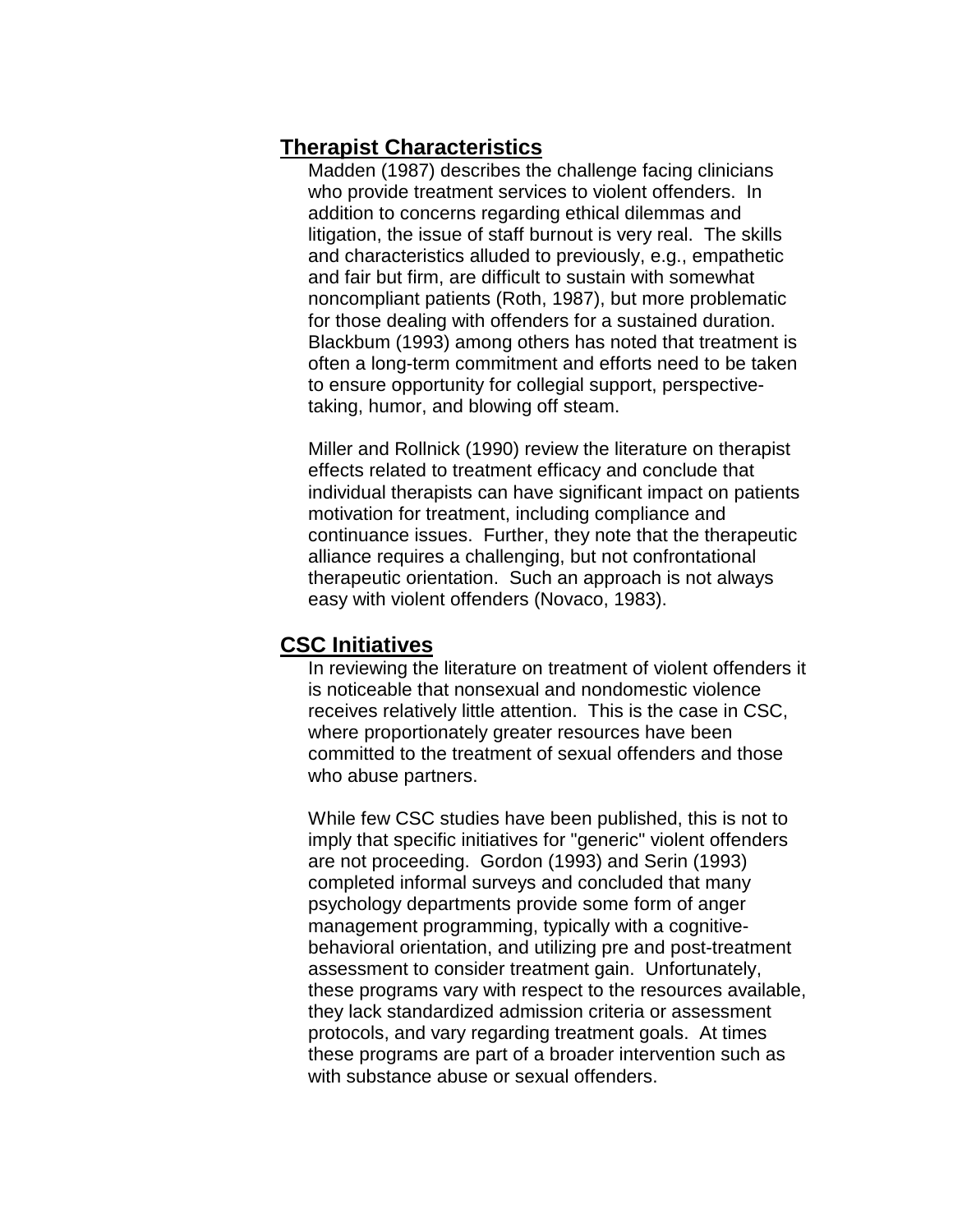Each region and each institution within each region have established multidisciplinary committees to review violence in the institutions. These have led to improved communication between staff, increased understanding about the impact of environmental and physical cues, and the impact of drugs on the stability of institutions. These have been major endeavors, however, treatment for violence remains an important prerequisite for reviews for conditional release.

Last year NHQ Programs developed an Anger and Emotions Control Program to complement Cognitive Skills Training. The material is consistent with the literature described earlier regarding anger control programs. Courses are facilitated by a trainer, similar to other Correctional Programs initiatives. This program has just begun pilot testing in several regions, yet the current methodology will limit the extent to which conclusions can be drawn regarding the efficacy of different components. In addition, it was never intended this program be suitable for all violent offenders. Finally, specialized programs have been developed at RPC Prairies and Pacific specifically to meet the needs of serious violent offenders (Presse, 1993; Smiley, 1993), however, to date only preliminary or anecdotal evaluative information is available.

### **Matching Offenders to Programs (Differential Treatment)**

While there is some agreement regarding the requisite treatment components, it is not clear which components relate to treatment gain for which offenders (Blackbum 1993). Further, the issue of program intensity (Kazdin, 1987) has been absent in discussions of programs for violent offenders. Neither is it clear the optimal length of a treatment program, since relative success has been reported with programs that are brief and intermediate in length (Stermac, 1986; Lochman, 1985). One lesson learned from the addictions area is that not all offenders require the same level or intensity of intervention (Fabiano, 1993).

Reconciling difficulties in definition and classification of violent offenders should facilitate matching offenders to the appropriate level of intervention. This strategy will require some standardization in assessment procedures, however. Programs will need to be compatible conceptually and lower risk, infrequently violent offenders' treatment needs may be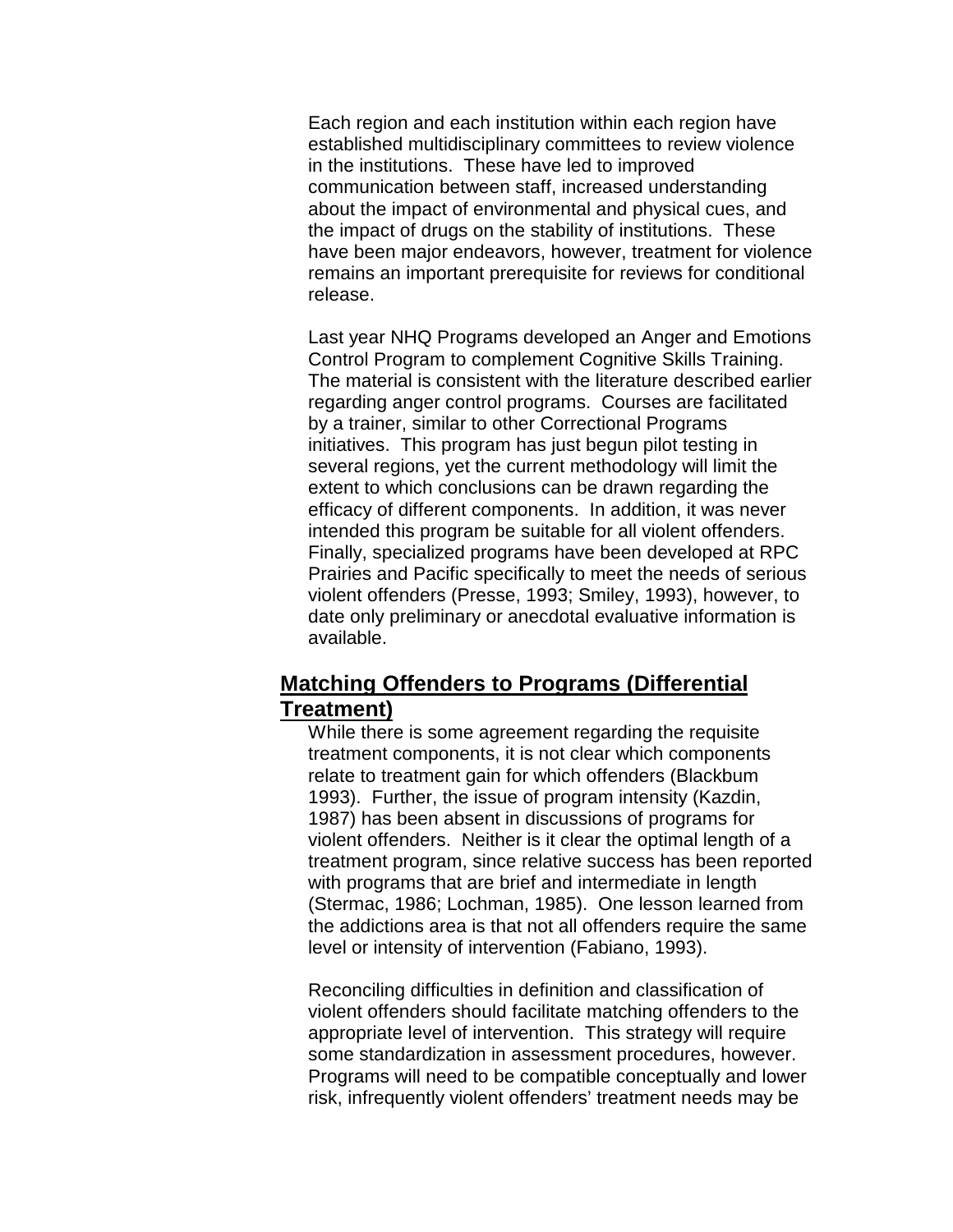met with a program such as the Anger and Emotions Control. Persistently violent offenders will require more intensive intervention which recognizes the stability of their aggressive response to a broader range of situations. This group of offenders will more likely reflect the cognitive distortions described previously (Serin & Kuriychuk, in press; Slaby and Guerra, 1988).

Another area relevant to matching offenders needs to treatment targets relates to the notion of treatability. It is clear that this concept is difficult to operationalize (Heilbrun, Bennett, Evans, Offult, Reiff, & White, 1988) and that clinicians have low agreement regarding who is treatable (Quinsey & Maguire, 1984). It is equally clear that determining the degree of resistance towards treatment has implications at various stages of the criminal justice system (Quinsey, 1988; Rogers & Webster, 1989). Further, ameliorating resistance appears to be an important initial treatment goal (Miller & Rollnick, 199 1), which is prognostic of outcome (Ogloff et al, 1990). This would appear to be an important area to develop as a component of a treatment program for persistently violent offenders.

A final comment relates to relapse prevention. Increasingly it is being presented as an integrative framework for managing offenders. The success in the substance abuse and sexual offender treatment literature (Browned, Marlatt, Lichenstein, & Wilson, 1986- Pithers, 1990) has resulted in its application to violent offenders (Prisgrove, 1993). This may lead to the identification of more individualized treatment targets, but it is premature to conclude that the identification of high risk situations will effect outcome. Supervision and monitoring, however, would be facilitated by such information, and this might impact outcome. These remain empirical questions to be investigated.

#### **Summary**

#### **What Do We Know?**

Notwithstanding the concern about violent offenders, there exists a surprisingly small body of literature describing treatment efforts and their efficacy. Recent studies have shown improved methodology, however, we are far from determining what intervention works best for which violent offenders. Although there is evidence to support treatment gain, this has not generalized to improved recidivism rates,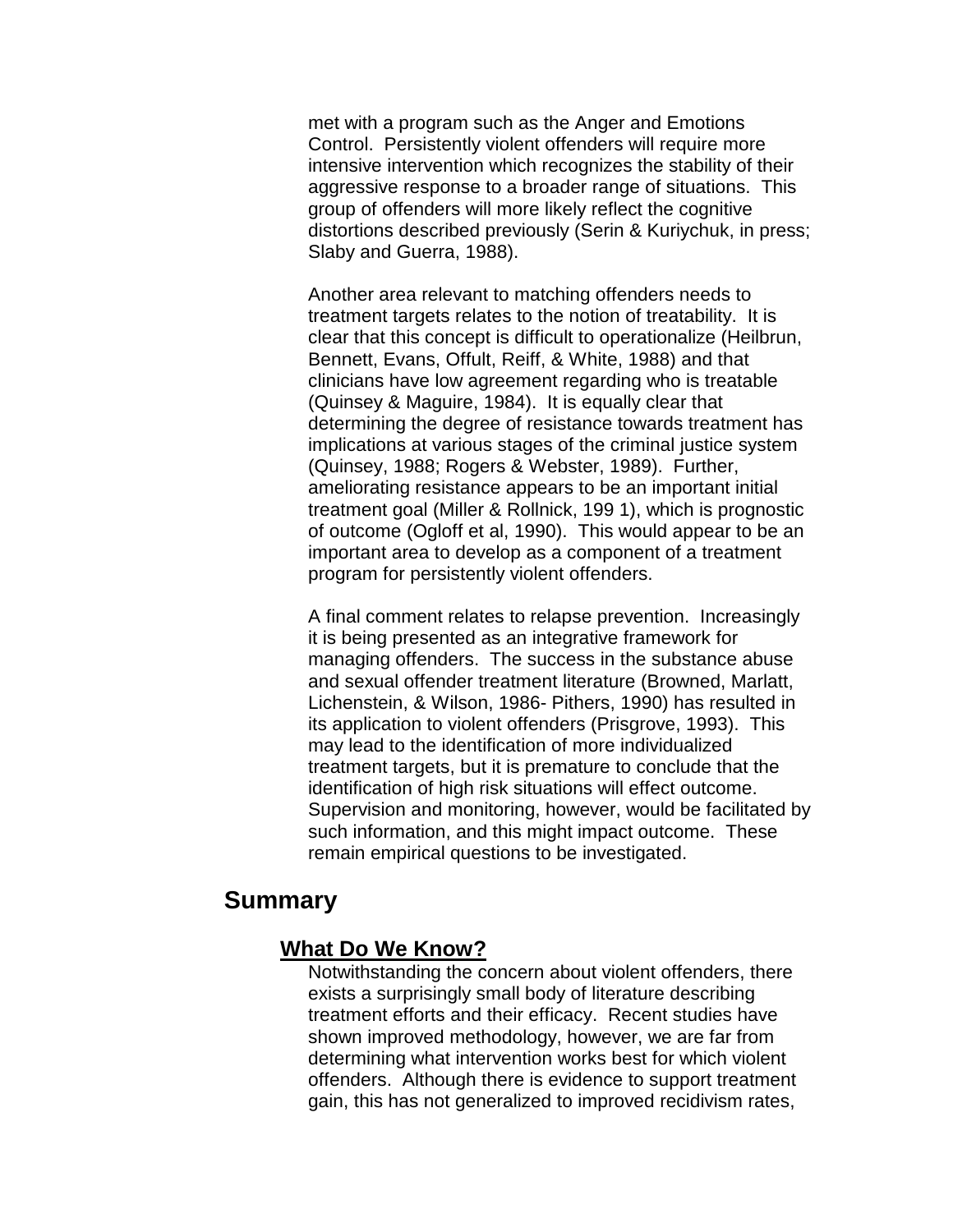but this is an understudied issue. Despite this relatively gloomy outlook, there is relative consensus among clinicians and researchers regarding the types of intervention to consider with violent offenders.

Research on the treatment of violent offenders identifies arousal reduction, problem solving and challenging aggressive beliefs to be promising treatment targets. Measurement of treatment efficacy in offender populations has been confounded by the over-reliance on self-report questionnaires, the absence of control groups, and problems in the definition of violent offenders. There is little evidence, however, that such programs reduce violent recidivism.

Theoretical models which integrate arousal level, impulsiveness, and cognitive style in the stability of violence across situations for persistently violent offenders may provide some direction for the development of assessment strategies and treatment targets (Serin & Kuriychuk, in press-, cf Zillman, 1988). The extent to which self-regulation deficits, developmental history, and motivation may also impact the leaning style of such offenders warrants consideration (Newman, 1990). Since self-reported perceptions of treatment benefits is a limiting feature, multimethod assessments need to be considered such that convergent validity becomes possible, Anger is considered an important treatment target, however, many offender's violent behaviour may have other antecedents not previously considered in treatment programs (Henderson, 1989).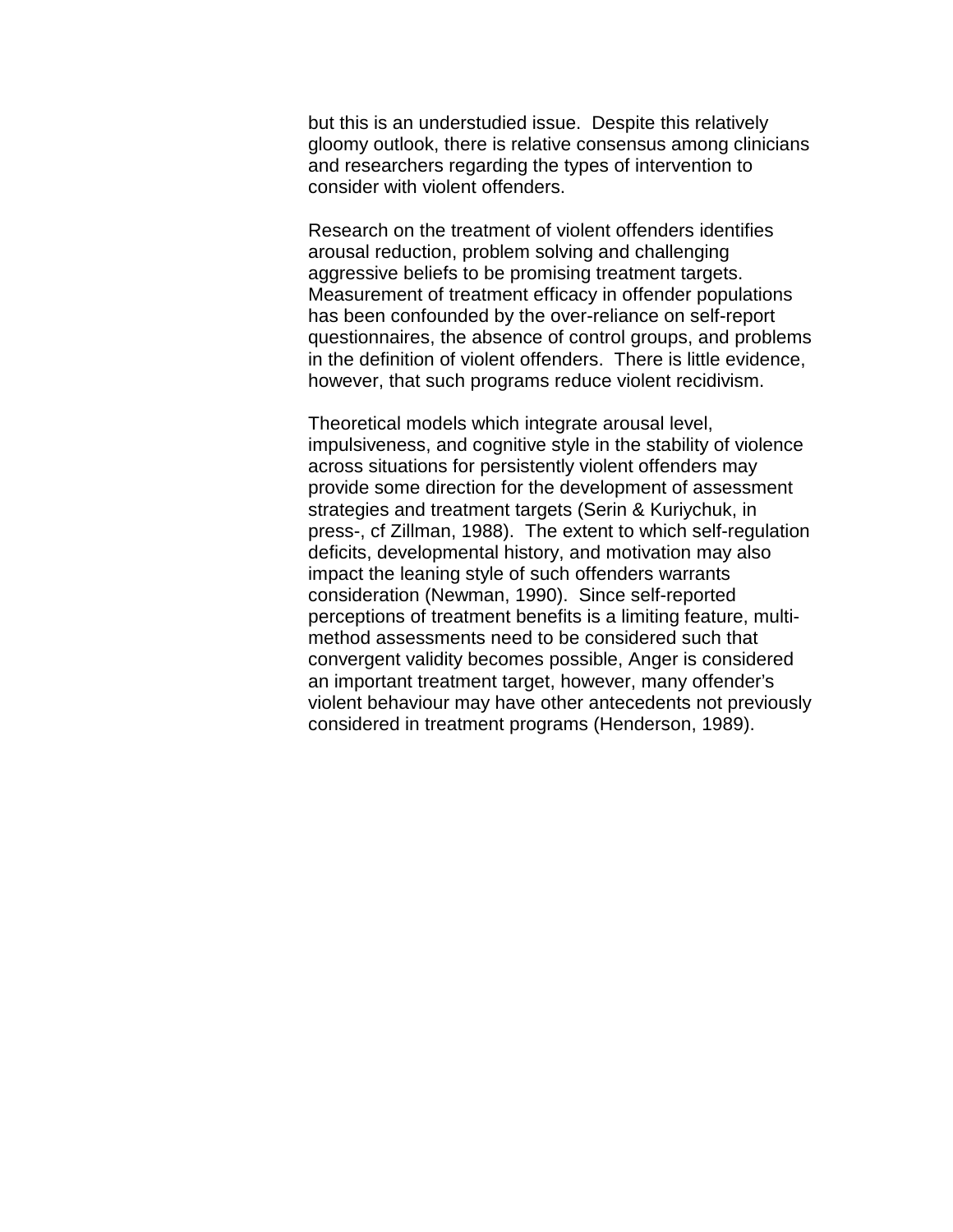### **What To Do? (Future Directions)**

It is recommended that NHQ Research co-ordinate the development of a multi-site treatment program for persistently violent offenders. Such co-ordination will facilitate the following key principles: standardized admission criteria- the identification of several control groups, preferably matched according to severity of criminal history or current offense; random assignment to treatment and control groups; development of multi-method assessment strategies; and assessment of process and outcome measures of treatment gain.

What is required is-. the development of a working conceptual model; the development of a research methodology to address questions regarding treatment effectiveness; the identification of treatment targets and multiple methods for assessing need and treatment gain (behavioral ratings, self-report, and performance tasks) determining admission criteria relative to existing programs to ensure a hierarchical approach- developing a treatment manual; developing guidelines for assisting in maintenance of treatment gains; and follow-up, with emphasis of reasons for success and failure. It is important to note that desistance is not the same as treatment success.

Additional issues need to be considered. Attempting to provide such a program at several sites across the country means that the number of offenders treated will be high, permitting easier analysis of the findings. Some sites, such as an RPC will already have trained staff, but regular institutional staff will require training to complete some of the more promising behavioral rating scales (Agee, 1990). As well, some institutions may need additional resources to provide an additional program of the integrity intended. Some settings win be more "therapeutic" than others, perhaps as a function of security level. Some may choose to allocate a particular treatment range, however, these matters warrant further consideration.

It is clear, however, that the knowledge and expertise exists to provide a theoretically relevant and methodologically sophisticated treatment program for violent offenders comparable to those currently in place for sexual offenders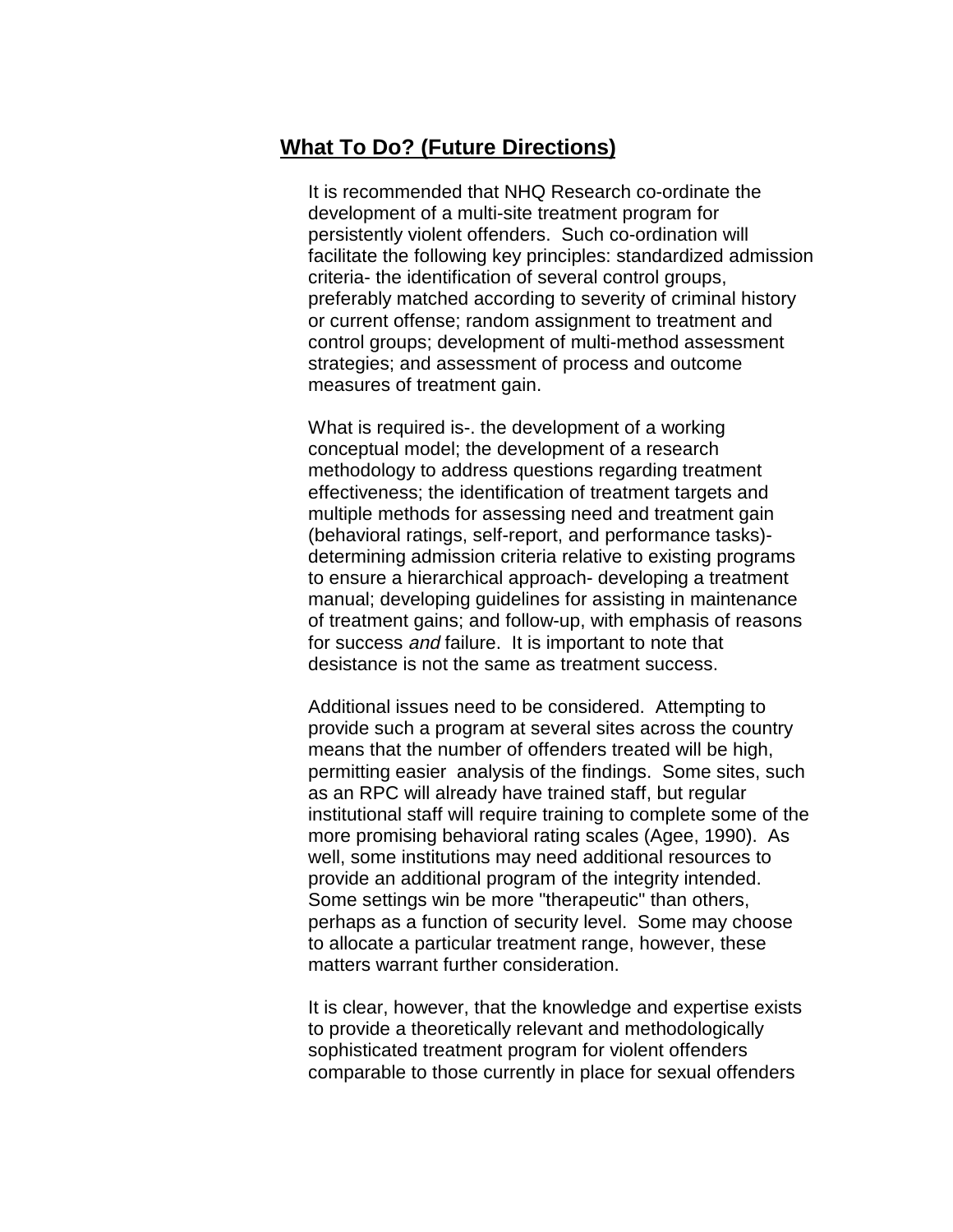(Marquis, 1993), however its efficacy in terms of reduced violent recidivism will not be known for several years.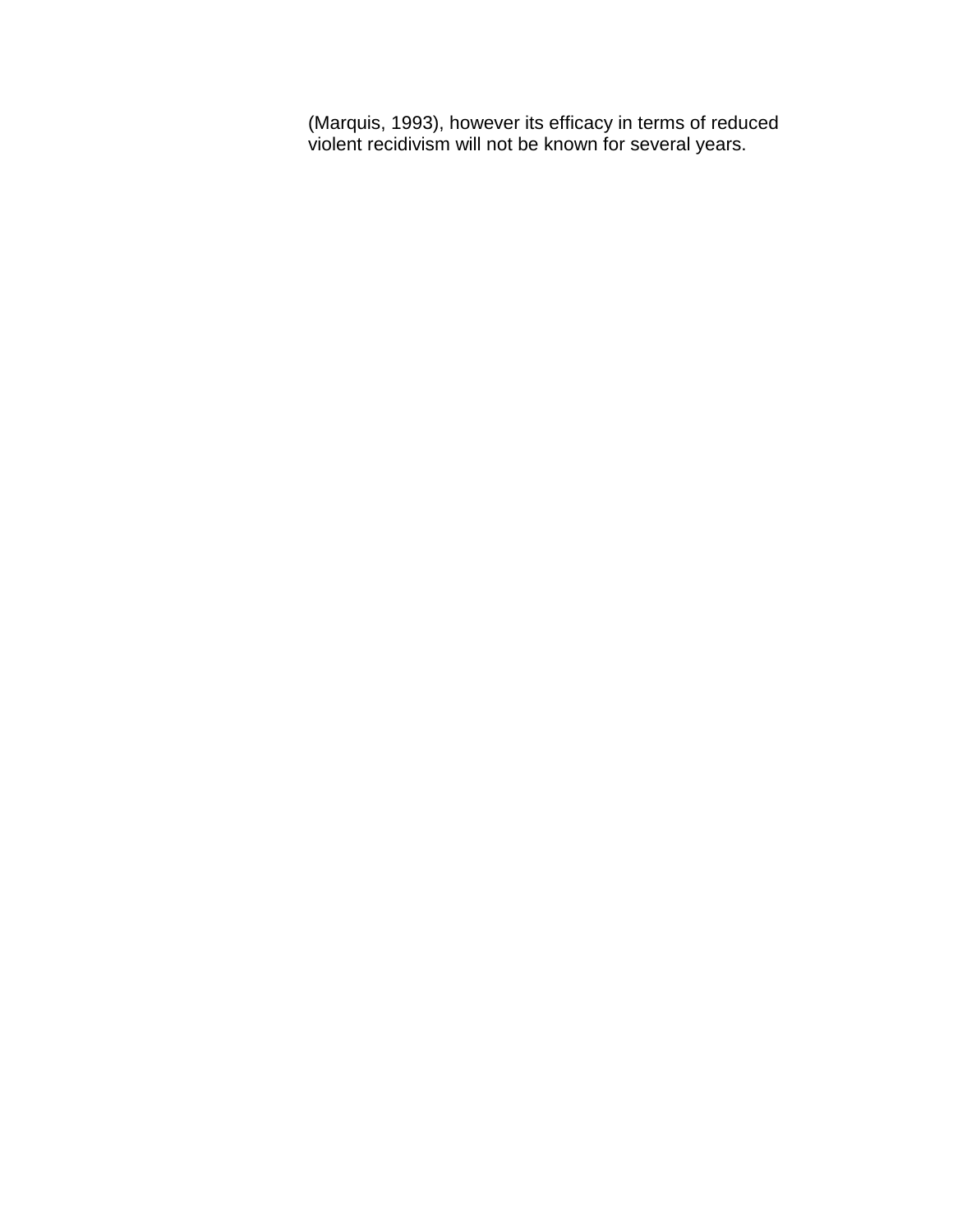## **References**

Andrews, D.A. (1983). The assessment of outcome in correctional samples. In M.L. Lambert, E.R. Christensen, & S.S. Dejulio (Eds.), The measurement of psychotherapy outcome. New York. Wiley.

Andrews, D.A. and Bonta, J. (1993). The psychology of criminal conduct. Cincinnati: Anderson Publishing.

Andrews, D.A., Zinger, I., Hoge, R.D., Bonta, J., Gendreau, P., & Cullen, F.T. (1990). Does correctional treatment work? A clinically relevant and psychologically informed meta analysis. Criminology, 28, 369-404.

Andrews, D.A., Bonta, J., & Hoge, R.D. (1990). Classification for effective rehabilitation: Rediscovering psychology. Criminal Justice and Behavior, 17, 19-52.

Agee, V. (I 986). Institutional treatment programs for the violent juvenile. In S. Apter and A. Goldstein (Eds.), Youth Violence: Programs and Prospects. New York: Pergamon.

Agee, V. (I 990). Rating scale for aggressive juveniles. Unpublished manuscript.

Annis, H. (I 986). A relapse prevention model for treatment of alcoholics. In W. E. Miller and N. Heather (Eds.), Treating addictive behaviors (pp. 407-43 5). New York: Plenum.

Bandura, A. (1986). Social foundations of thought and action: A social-cognitive theory. Englewood Cliffs, NJ: Prentice-Hall.

Bellemare, F. & McKay, D. (I 99 1) An anger management program in a maximum security federal penitentiary. Presented at Clinical Criminology conference. March, Toronto.

Blackburn, R. (1993a). The Psychology of Criminal Conduct. Chichester, England: Wiley & Sons Ltd.

Blackburn, R. (1993b). Clinical programs with psychopaths. In K. Howells and C. Hollin (Eds.)., Clinical Approaches to the Mentally Disordered Offender (pp. 179-208). Chichester: Wiley.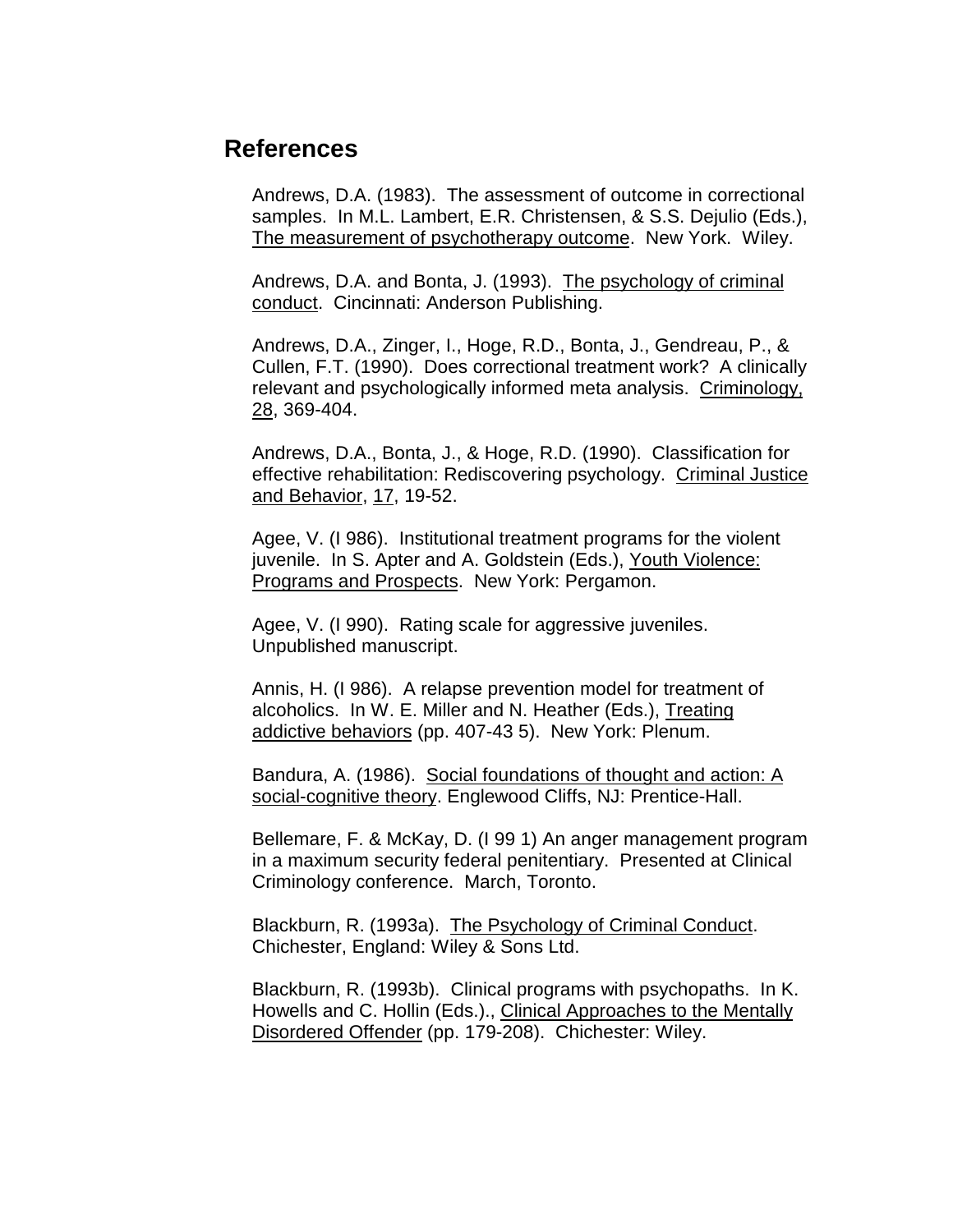Blackburn, R. (1989). Psychopathy and personality disorder in relation to violence. In K. Howells & C. Hollin (Eds.), Clinical Approaches to Violence. New York: Wiley & Sons.

Bond, A.J. (1993). Prospects for anti-aggressive drugs. In C. Thompson & P. Cowen (Eds.), Violence: Basic and Clinical Science. Butterworth Heineman.

Brownell, K.D., Marlatt, G.A., Lichenstein, E., & Wilson, G.T. (1986). Understanding and preventing relapse. American Psychologist, 41, 765-782.

Buss, A.H. (1961). The psychology of aggression. New York: Wiley.

Camp, B.W., Blom, G.E., Herbert, F., & Van Doorninck, W.J. (1977). "Think Aloud": A program for developing self-control in young aggressive boys. Journal of Abnormal Child Psychology, 5, 157-169.

Cooke, D.J. (1989). Containing violent prisoners: An analysis of the Barlinnie Special Unit. British Journal of Criminology, 29, 129- 143.

Conacher, G.N. (1988). Pharmacotherapy of the aggressive adult patient. international Journal of Law and Psychiatry 11, 5-212.

Conacher, G.N. & Flemming, R.L. (in press). The extreme regressive reaction of a psychopath. Psychiatric Quarterly.

Cooley, D. (I 992). Prison victimization and the informal rules of social control. Forum on Corrections Research, 4, 31-36.

Deffenbacher, J.L. (1992). Cognitive-behavioral approaches to anger reduction. Proceedings of XXIV Banff International Conference on the Behavioral Sciences.

Deffenbacher, J.L., Story, D.A., Brandon, A.D., Hogg, J.A., & Hazaleus, S.L. (1988). Cognitive and cognitive-relaxation treatments of anger. Cognitive Therapy and Research, 1-2, 167184.

Deffenbacher, J.L., Story, D.A., Stark, R.S., Hogg, J.A., & Brandon, A.D. (1987). Cognitive relaxation and social skills intervention in treatment of general anger. Journal of Counseling Psychology, 34, 171-176.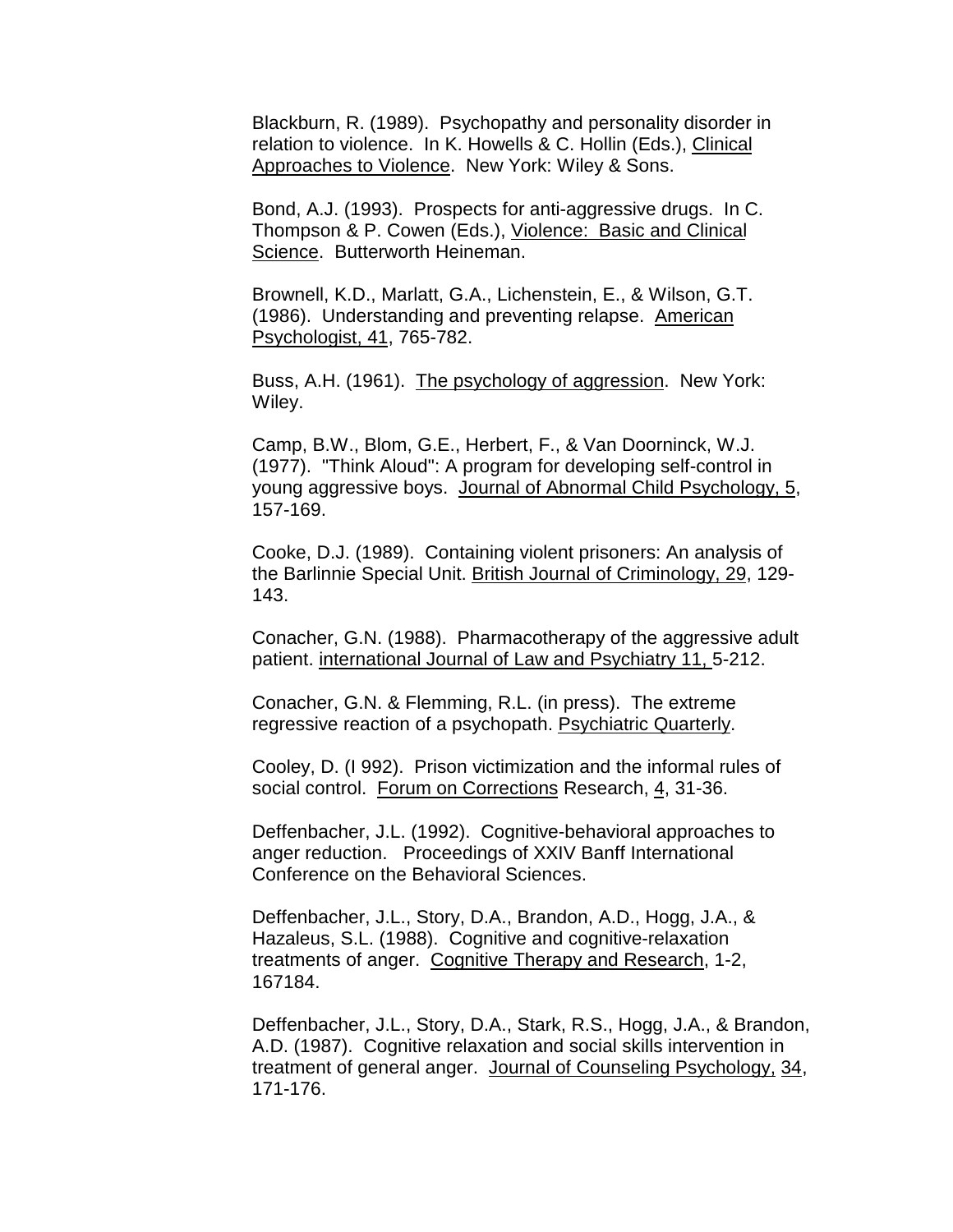Dietz, P.E. (I987). Patterns in human violence. In L.E. Hales & A.J. Francis (Eds.), Psychiatry update: APA Annual Review, Vol. 6. Washington, D.C. - APA

Dodge, K.A. (1986). A social-information processing model of social competence in children. In M. Perlmutter (ed.), Minnesota Symposium on Child Psychology. Mlisdale, NJ:Erlbaum.

Dodge, K. A. (I 993). The future of research on the treatment of conduct disorder. Development and Psychopathology, 51 3 11-3 19.

Dodge, K.A. & Frame, C.L. (1982). Social cognitive biases and deficits in aggressive boys. Child Development, 53, 620-635.

Dodge, K.A. & Newman, J.P. (I 98 1), Biased decision making processes in aggressive boys. Journal of abnormal Psychology, 90, 375-379.

Dodge, K.A., Price, J.M., Bachorowski, J.A., & Newman, J.P. (1990). Hostile attributional biases in severely aggressive adolescents. Journal of abnormal Psychology, 99, 385-392.

Doren, D.M. (1987). Understanding and treating, the psychopath. Toronto: Wiley.

Eichelman, B. (1988) Towards a rational pharmacotherapy for aggressive and violent behavior. Hospital and Community Psychiatry, 39, 31-39.

Elise, A. (1977). Anger - How to live with and without it. Secaucus, NJ: Citadel Press.

Fabiano, E. (1 993). Developing a model for the provision of substance abuse treatment. Research Report. Ottawa: Correctional Service of Canada.

Feindler, E.L., Marriott, S.A., & lwata, M. (I 984). Group anger control training for junior high school delinquents. Cognitive Therapy and Research, 81 299-31 1.

Ford, B.D. (1991). Anger and irrational beliefs in violent inmates. Personality and Individual Differences, 12, 211-215.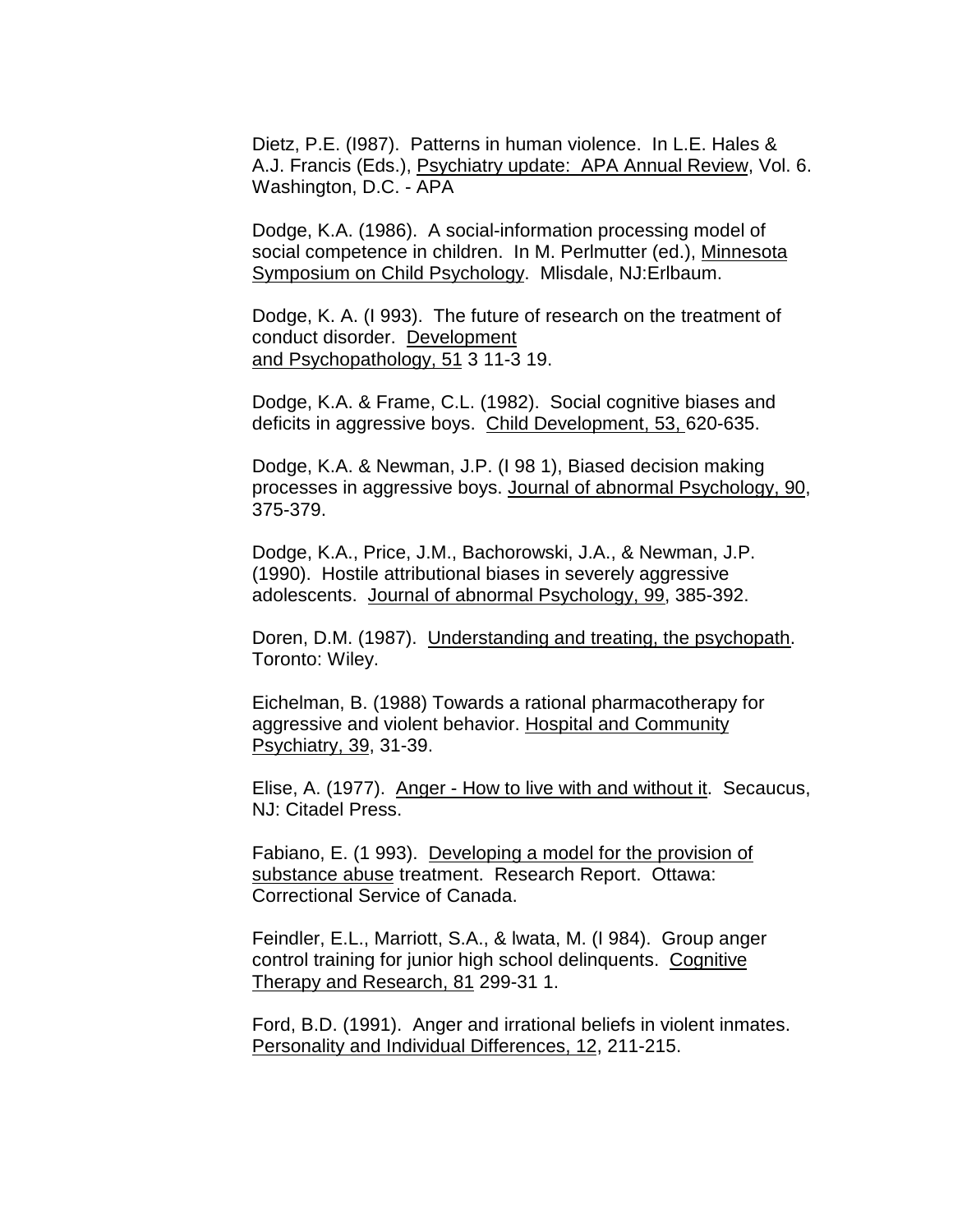Freeman, R.J. & Roesch, R. (1989). Mental disorder and the criminal justice system: A review. International Journal Of Law and Psychiatry, 12, 105-115.

Gerstley, L., McLellan, T., Alterman, A., Woody, G., Luborsky, L., & Prout, M. (1989). Ability to form an alliance with the therapist: A possible marker of prognosis for patients with antisoical personality disorder. American Journal of psychiatry, 146, 508512.

Goldstein, A.P and Keller, H. (1987). Aggressive behavior: Assessment and intervention. New York: Pergamon.

Goldstein, P.J. (1989). Drugs and violent crime. In N.A. Weiner and M.E. Wolfgang (Eds.), Pathways to criminal violence. Newbury Park, Ca: Sage.

Gordon, A. (I 993). Survey of CSC anger control programs. Unpublished manuscript.

Guerra, N. G. & Slaby, R. G. (I 990). Cognitive mediators of aggression in adolescent offenders: 2. Intervention. Developmental Psychology, 26, 269-277.

Hains, A.A. (1989). An anger-control intervention with aggressive delinquent youths. Behavioral Residential Treatment, 4, 213-230.

Hare, R.D. (I 99 1). The Hare Psychopathy Checklist- Revised (PCL-R). Toronto, Ontario: Multi- Health Systems.

Harris, G.T. (1989). The relationship between neuroleptic drug dose and the performance of psychiatric patients in a maximum security token economy program. Journal of Behavior Therapy and Experimental Psychiatry, 20, 57-67.

Harris, G.T., Rice, M.E., & Quinsey, V.L. (1993). Violent recidivism of mentally disordered offenders: The development of a statistical prediction instrument. Criminal Justice and Behavior, 20, 315-335.

Hart, S.D., Hare, R.D., & Forth, A.E. (1994). Psychopathy as a risk marker for violence: Development and validation of a screening version of the Revised Psychopathy Checklist. In J. Monahan and H.J. Steadman (Eds.), Violence and mental disorder: Developments in risk assessment. Chicago: University of Chicago Press.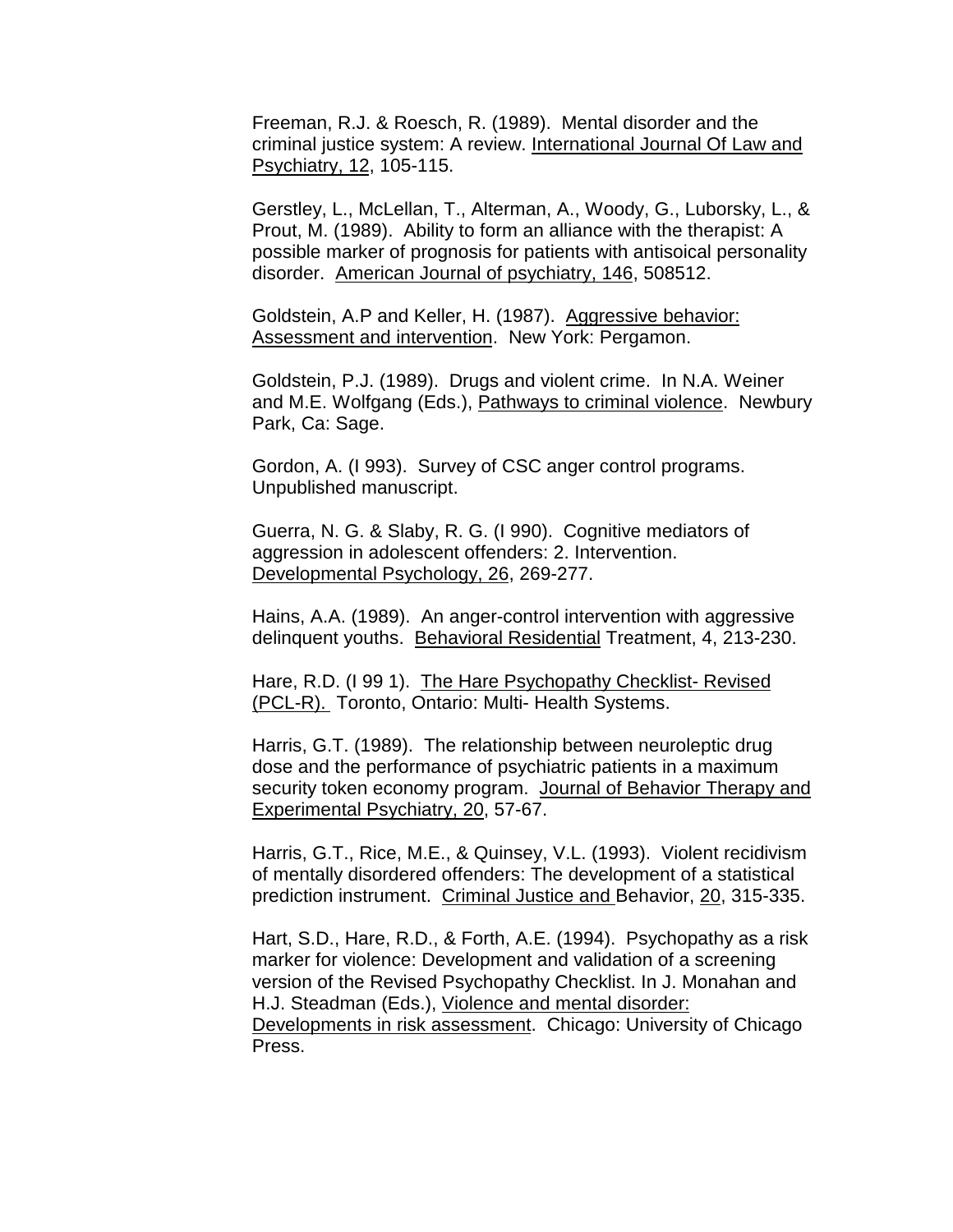Heilbrun, A. B. (I 9 8 2). Cognitive models of criminal violence based on intelligence and psychopathy levels. Journal of Consulting and Clinical Psychology, 50, 546-557.

Heilbrun, K. S., Bennett, W. S., Evans, J. H., Offult, R. A., Reiff, H. J., & "White, A. J. (1988). Assessing treatability in mentally disordered offenders: A conceptual and methodological note. Behavioral Sciences and the Law, 6, 479-486.

Henderson, M. (I 984). Prison inmates' explanations for interpersonal violence: Accounts and attributions. Journal of Consulting, and Clinical Psychology, 52, 789-794.

Henderson, M. (1986). An empirical typology of violent incidents reported by prison inmates with convictions for violence. Aggressive Behavior, 12, 21-32.

Henderson, M. (1989). Behavioural approaches to crime. In K. Howells and C.R. Hollin (Eds.), Clinical Approaches to Violence, (pp 25-37), London: John Wiley & Sons Ltd.

Henderson, M. & Hollin, C.R. (1986). Social skills training and delinquency. In C.R. Hollin & P.Trower (Eds.), Handbook of social skills training,. Vol. 1: Applications across the life span. Oxford: Pergamon.

Hodgins, S. and Cote, G. (I 990). The prevalence of mental disorders among penitentiary inmates. Canada's Mental Health, 3 8, 1-5.

Howells, K. and Hollin, C.R. (1989). The clinical approaches to violence. Chichester: Wiley-Hughes, G. V. (1993). Anger management program outcomes. Forum on Corrections Research, 5, 5-9.

Hunter, D. (1993). Anger management in the prison: An evaluation. Forum on Corrections Research, 5, 3-5.

Jones, M. (I 982). Desirable features of a therapeutic community in a prison. In H. Toch (Ed.), Therapeutic Communities in Corrections. New York: Praeger.

Kazdin, A.E. (1987). Treatment of antisocial behavior in children: Current status and future directions. Psychological Bulletin, 102, 187-203.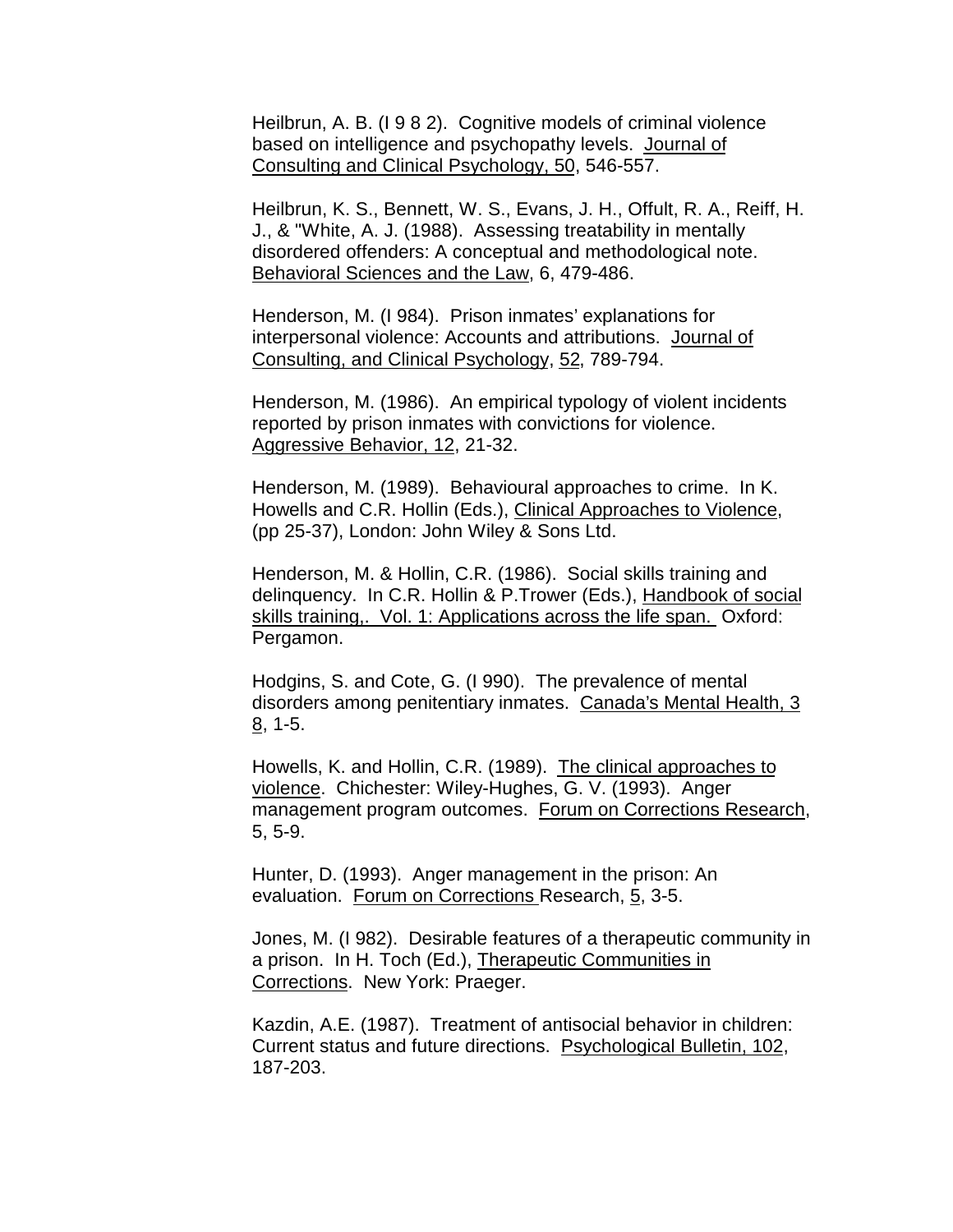Kazdin, A.E. (I 993). Treatment of conduct disorder: Progress and directions in psychotherapy research. Development and Psychopathology 5, 277-3 1 0.

Kennedy, S.M. (1990). Anger management training with adult prisoners. Unpublished manuscript.

Kirchner, E.P., Kennedy, R.E., & Draguns, J. G. (I 979). Assertion and aggression in adult offenders. Behavior Therapy, 10, 452-471.

Kolko, D.J., Loar, L.L., & Sturnick, D. (1990). Inpatient socialcognitive skills training groups with conduct disordered and attention deficit disordered children. Journal of Child Psychology and Psychiatry and Allied Disciplines, 31 737-748.

Laws, D.R. (I 974). The failure of a token economy, Federal Probation, 1, 33-38.

Levey, S & Howells, K. (1990). Anger and its management. Journal of Forensic Psychiatry, 1, 305-327.

Levine, W.R. & Bornstein, P.E. (1972). Is the Sociopath treatable? The contribution of psychiatry to a legal dilemma. Washington University Law Quarterly , 693, 693-71 1.

Levinson, R.B. (1982). TC or not TC? That is the question. In H. Toch (Ed.), Therapeutic Communities in Corrections. New York-. Praeger.

Lightfoot, L. & Boland, F. (I 994). Developing, and evaluation framework for the Choices Brief Treatment, Relapse Prevention, and Maintenance Program. Research Report. Ottawa; Correctional Service of Canada.

Link, B., Andrews, H., & Cullen, F. (I 992). The violent and illegal behavior of mental patients reconsidered. American Sociological Review, 5-71 275-292.

Lochman, J. E. and Lenhart, L. A. (1993). Anger coping intervention for aggressive children. Conceptual models and outcome effects. Clinical Psychology Review, 13, 785-805.

Madden, D.J. (1987). Psychotherapeutic approaches in the treatment of violent persons. In L. H. Roth, (Ed.), Clinical treatment of the violent person. New York: Guilford Press.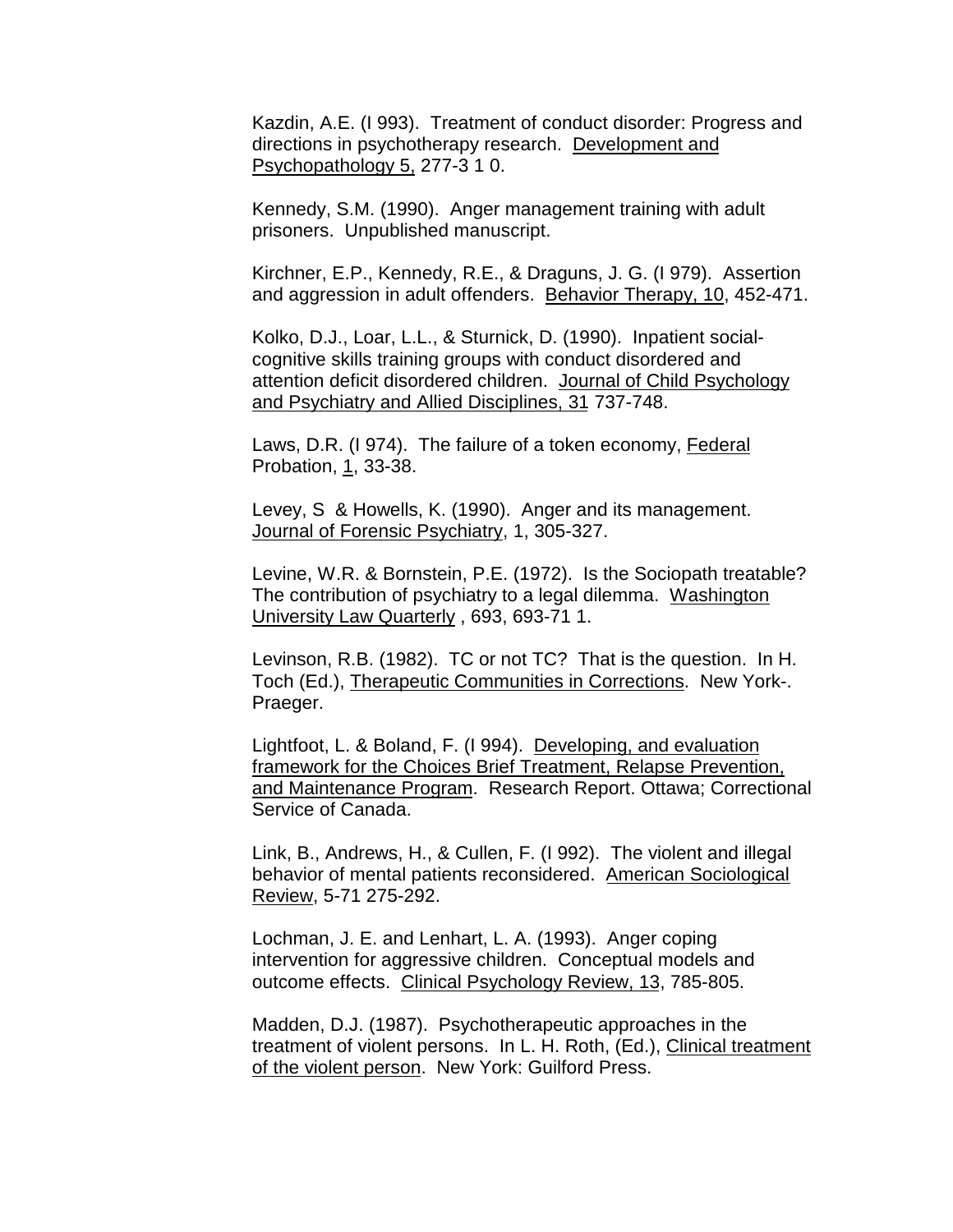Marques, J.K., Day, D.M., Nelson, C., & West, M.A. (1994). Effects of cognitive-behavioral treatment on sex offender recidivism: Preliminary results of a longitudinal study. Criminal Justice and Behavior, 21, 28-54.

Marshall, P.C., Keltner, A.A., & Marshall, W.L. (1981). Anxiety reduction, assertive training and enactment of consequences: A comparative treatment study in the modification of nonassertion and social fear. Behavior Modification 51 85-102.

Megargee, E. I. (I 966). Undercontrolled and overcontrolled personality types in extreme antisocial aggression. Psychological Monographs, 80, Whole No. 61 1.

Meloy, J. R. (1988). The psychopathic mind: Origins, dynamics and treatment. Northvale, NJ: Jason Aronson, Inc.

Meloy, J. R. (I 994). Assessment of violence potential. Presentation in Toronto, Canada.

Meloy, J. R. (in press). Treatment of antisocial personality disorder. In G. Gabbard (Ed.), Treatments of psychiatric disorders: The DSM IV Edition. Washington, D.C.: American Psychiatric Press, Inc.

Michenbaum, D. & Turk, D.C. (1987). Facilitating treatment adherence: A practioner's guidebook. New York: Plenum.

Miller, W.R & Rollnick, S. (1991). Motivational Interviewing,. New York: Guilford Press. Moffit, T. E. (I 993 a). Adolescence-limited and life-course-persistent antisocial behavior: A developmental taxonomy. Psychological Review, 100, 674-701.

Moffit, T.E. (1993b). The neuropsychology of conduct disorder. Development and Psychopathology, 5, 135-151.

Monahan, J. (1992). Mental disorder and violent behavior: Perceptions and evidence. American Psychologist, 47, 511-521.

Monahan, J. (I 993). Mental disorder and violence: Another look. In S. Hodgins, (Ed.), Mental disorder and crime. Newbury Park, Ca: Sage.

Monahan, J. & Steadman, H.J. (1983). Crime and mental disorder: An epidemiological approach. In M. Tonry & N. Morris (Eds.),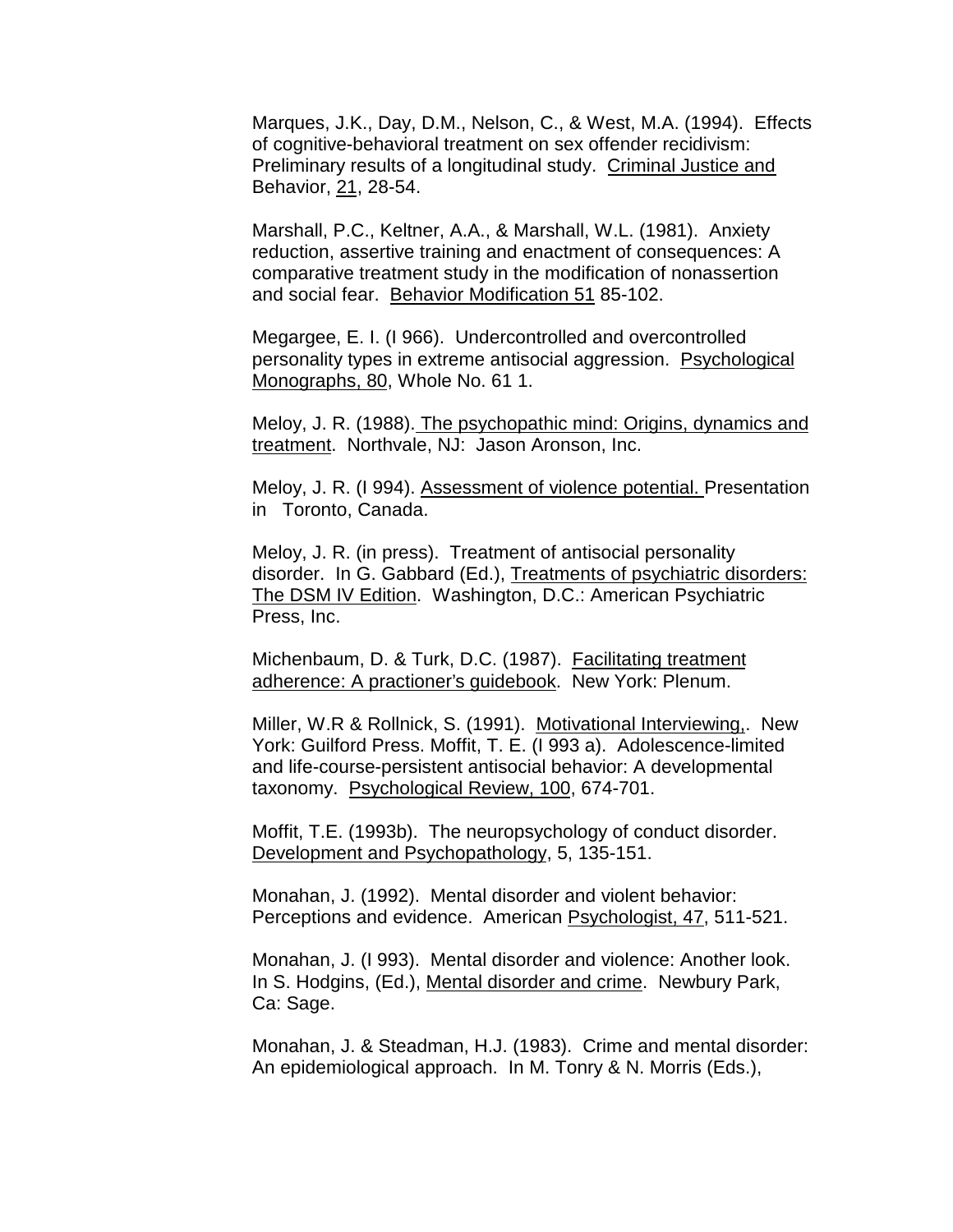Crime and justice: An annual review of research, (Vol. 4, pp. 145- 189). Chicago: University of Chicago Press.

Moon, J.R. & Eisler, R.M. (1983). Anger control: An experimental comparison of three behavioral treatments. Behavioural Therapy, 14, 493-505.

Motiuk, L. and Porporino, F.J. (1989). Field test of the Community Risk/Need Scale: A study of offenders on caseloads. Research Report. Ottawa: Correctional Service of Canada.

Motiuk, L. and Porporino, F.J. (1991). The nature and severity of mental health problems among federal inmates in Canadian penitentiaries. Research Report R4. Ottawa; Correctional Service of Canada.

Newman, J.P. (1990). Self-regulatory failures in criminal psychopathy. Proceedings of third symposium on violence and aggression. Saskatoon, Sask.

Newman, J.P., & Wallace, J.F. (1993). Diverse pathways of deficient self-regulation: Implications for disinhibitory psychopathology in children. Clinical Psychology Review, 13, 721- 740.

Newman, J.P., & Wallace, J.F. (in press). Psychology and cognition. In K.S. Dobson and P.C. Kendall (Eds.), Psychology and Cognition. Orlando, FL: Academic Press, Inc.

Novaco, R.W. (1975). Anger control. Toronto: D.C. Heath

Novaco, R.W. (1994). Anger as a risk factor for violence among the mentally disordered. In J. Monahan and H.J. Steadman (Eds.), Violence and mental disorder: Developments in risk assessment. Chicago: University of Chicago Press.

Novaco, R.W., & Welsh, W.N. (1989). Anger disturbances: Cognitive mediation and clinical prescriptions. In K. Howells and C.R. Hollin (Eds.), Clinical Approaches to Violence, (pp 39-60). London: John Wiley & Sons Ltd.

Ogloff, J.P.R., Roesch, R., & Hart, S.D. (in press). Screening, assessment, and identification of services for mentally ill offenders. In H.J. Steadman and J.J. Cocozza (Eds.), Mental illness in America's prisons.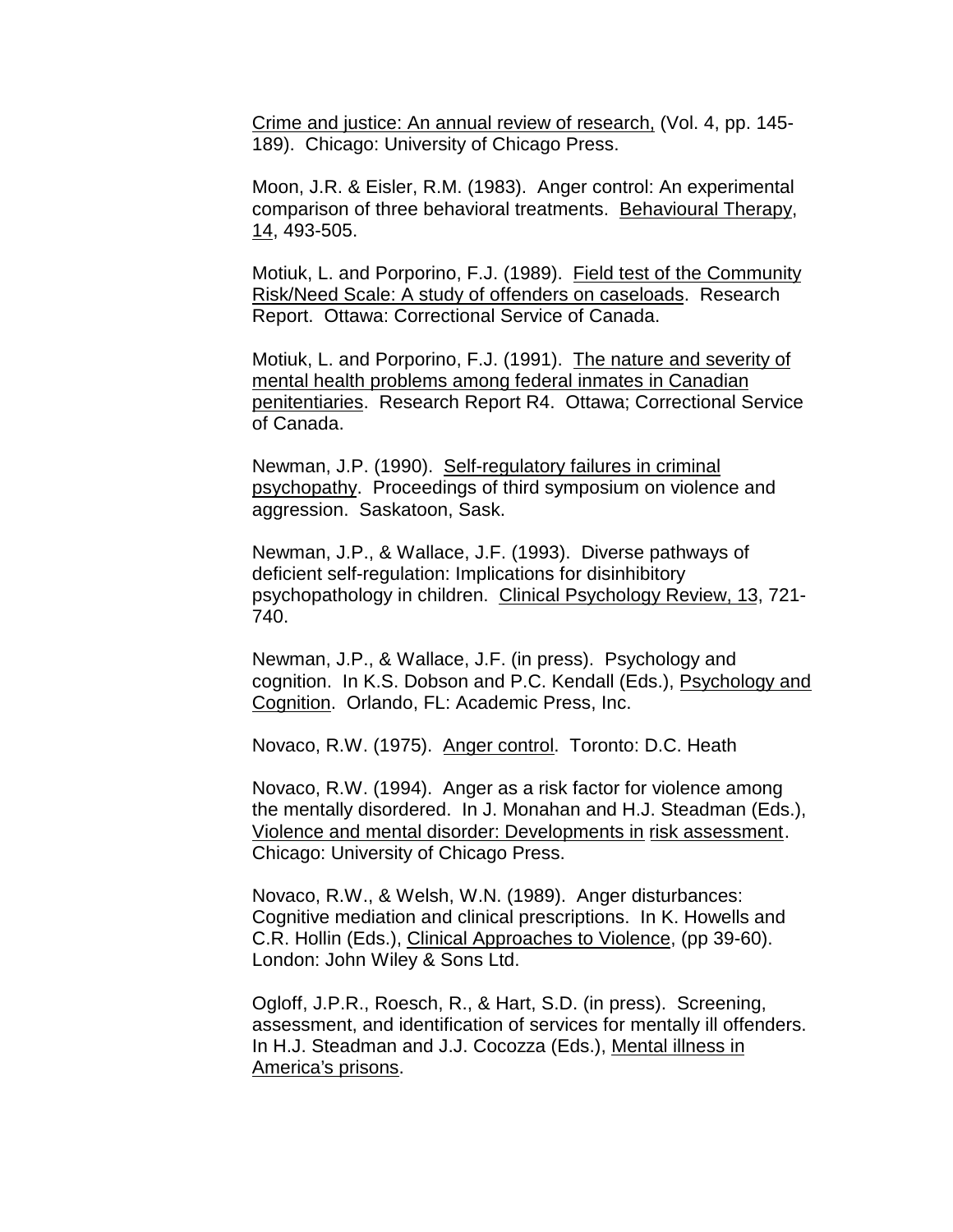Ogloff, J.P.R., Wong, S., & Greenwood, A. (1990). Treating criminal psychopaths in a therapeutic community program. Behavioral Sciences and the Law, 8, 81-90.

Olweus, D. (1 979). Stability of aggressive reaction patterns in males: A review. Psychological Bulletin, 86, 852-875.

Paul, G.L. & Lentz, R.J. (1977). Psychosocial treatment of chronic mental patients: Milieu versus social learning, programs. Cambridge, MA: Harvard University Press.

Pihl, R. 0. and Peterson, J.B. (I 993). Alcohol/drug use and aggressive behavior. In S. Hodgins, (Ed.), Mental disorder and crime. Newbury Park, Ca: Sage.

Pithers, W. D. (1990). Relapse prevention with sexual aggressors: A method for maintaining therapeutic gain and enhancing external supervision. In W. L. Marshall, D. R. Laws, and H. E. Barbaree (Eds), Handbook of Sexual Assault: Issues, Theories, and Treatment of the Offender. New York: Plenum.

Pithers, W.D., Kashima, K.M., Cumming, G.F., Beal. L. and Buell, M.M. (1988). Relapse prevention of sexual aggression. In R.A. Prentky & V.L. Quinsey (Eds.), Human sexual aggression: Current perspectives, 528, (pp. 244-260). Annals of the New York Academy of Sciences.

Porporino, F.J. & Motiuk, L. (in press). Prison careers of mentally disordered offenders. International Journal of law and Psychiatry.

Presse, L.D. (1994). ISP: Experimental programming for psychopaths. Paper presented at Canadian Psychological Association annual conference, Penticton, B.C.

Prisgrove, P. (1993). A relapse prevention approach to reducing aggressive behaviour. In S.A. Gerrull and W. Lucas (Eds.), Serious violent offenders: Sentencing, psychiatry and law reform. Canberra: Australian Institute of Criminology.

Quay, H.C. (1993). The psychobiology of undersocialized aggressive conduct disorder: A theoretical perspective. Development and Psychopathology, 5, 165-180.

Quinsey, V.L. (1988). Assessments of the treatability of forensic patients. Behavioral Sciences and the Law, 6, 443-452.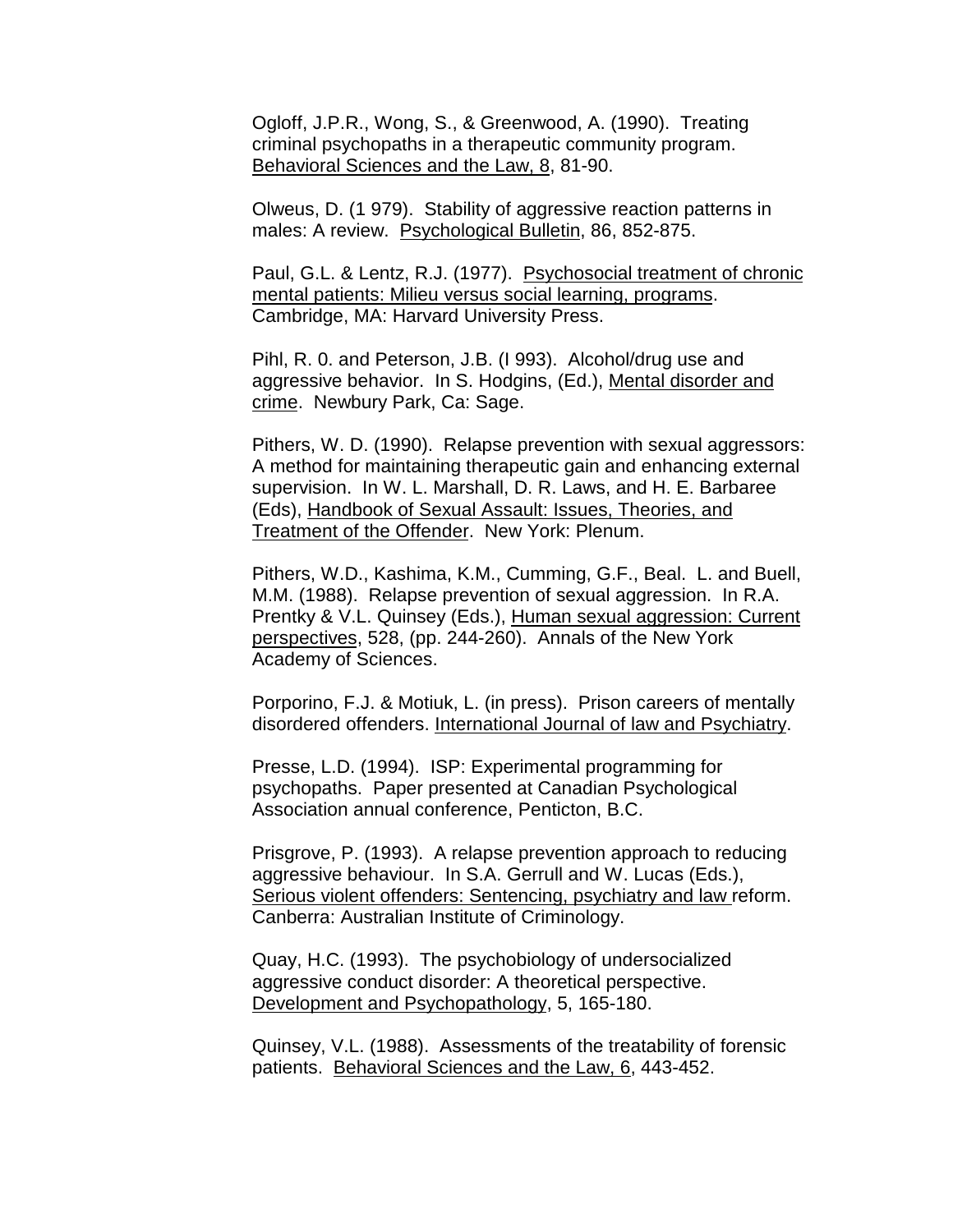Quinsey, V.L and Maguire, A. (1983). Offenders remanded for a psychiatric examination: Perceived treatability and disposition. International Journal of Law and Psychiatry, 6, 193-205.

Quinsey, V.L. & Walker, W.D. (1992). Dealing with dangerousness: Community risk management strategies with violent offenders. In R. DeV. Peters, (Ed.), Aggression and Violence Throughout the Life Span, (pp 244-262). Newbury Park, CA: Sage.

Quinsey, V.L. & Vamey, G.W. (1977). Social skills game: A general method for the modeling and practice of adaptive behaviors. Behavior Therapy, 8, 278-281.

Quinsey, V.L., Rice, M.E., Harris, G.T., and Lalumiere, M.L. (1993). Assessing treatment efficacy in outcome studies of sex offenders. Journal of Interpersonal Violence, 18, 512-523.

Reid, W.H. & Baylis, G.U. (1987). Evaluation of the violent patient. In L.E. Hales & A.J. Francis (Eds.), Psychiatry update: APA Annual Review Vol. 6. Washington, D.C.: APA

Rice, M.E. (1983). Improving the social skills of males in a maximum security psychiatric setting. Canadian Journal of behavioural Science, 15, 1-13.

Rice, M.E. and Harris, G.T. (I 993). Treatment for prisoners with mental disorder. In J.H. Steadman and Cocozza (Eds.), Mental illness in America's prisons. Seattle, WA: National Coalition for the Mentally III in the Criminal Justice System.

Rice, M.E., Harris, G.T., & Cornier, C. (I 992). Evaluation of a maximum security therapeutic community for psychopaths and other mentally disordered offenders. Law and Human Behavior, 16, 399-412.

Rice, M.E., Harris, G.T., & Cornier, C. (in press). Psychopaths: Is a therapeutic community therapeutic? Therapeutic Communities.

Rice, M.E., Harris, G.T., Quinsey, V.L., & Cyr (1990). Planning treatment programs in secure psychiatric facilities. In D.N. Weisstub (Ed.), Law and mental health: International perspectives, Vol. 5, (pp. 162-230). New York: Pergamon Press.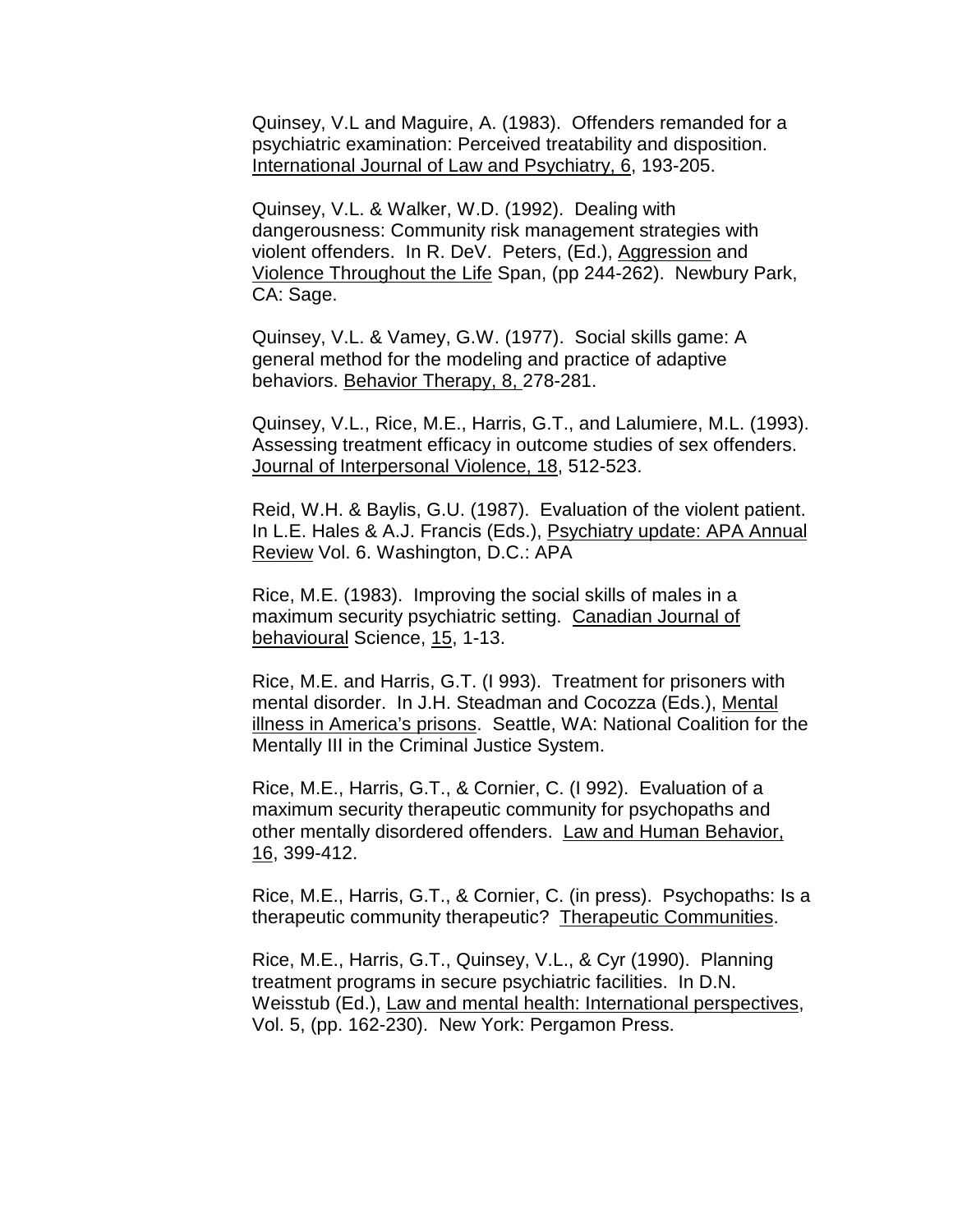Rice, M.E., Harris, G.T., Quinsey, V.L., Harris, A.J., & Lang. C. (in press). Treatment of forensic patients. In Sales, B., & Shah, S. (Eds.). Mental health and the law: Research, policy, and practice.

Rice, M.E., Harris, G.T., Quinsey, V.L, & Lang, C. (in press). Treatment of forensic patients. In B. Sales and S. Shah (Eds.), Mental health and law: Research, policy, and practice.

Rice, M.E., Harris, G.T., Vamey, G.W., & Quinsey, V.L. (1989). Violence in institutions: Understanding, prevention, and control. Toronto: Hans Huber.

Roesch, R. and Golding, S.L. (I 985). The impact of deinstitutionalization. In D.P. Farrington and J. Gunn (Eds.), Aggression and dangerousness. New York: Wiley.

Robins, L. (I 978). Sturdy predictors of adult antisocial behavior: Replications from longitudinal studies. Psychological Medicine, 8, 611-622.

Rokach, A. (1987). Anger and aggression control training: Replacing attack with interaction. Psychotherapy, 24, 353-362.

Rogers, R. (1986). Clinical assessment of malingering and deception. New York: Guilford.

Rogers, R. and Webster, C. D. (1989). Assessing treatability in mentally disordered offenders. Law and Human Behavior, 13, 19- 29.

Ross, R.R. & Fabiano, E.A. (I 985). Time to think: A cognitive model of delinquency prevention and offender rehabilitation. Johnson City, Ten: Institute of Social Studies and Arts.

Roth, L.H. (1987). Clinical treatment of the violent person. New York: Guilford Press.

Schlichter, K.J. & Horan, J.J. (1981). Effects of stress inoculation on the anger and aggression management skills of institutionalized juvenile delinquents. Cognitive Therapy and Research, 5, 359-365.

Selby, M.J. (1984). Assessment of violence potential using measures of anger, hostility, and social desirability. Journal of personality Assessment, 4-81 531-544.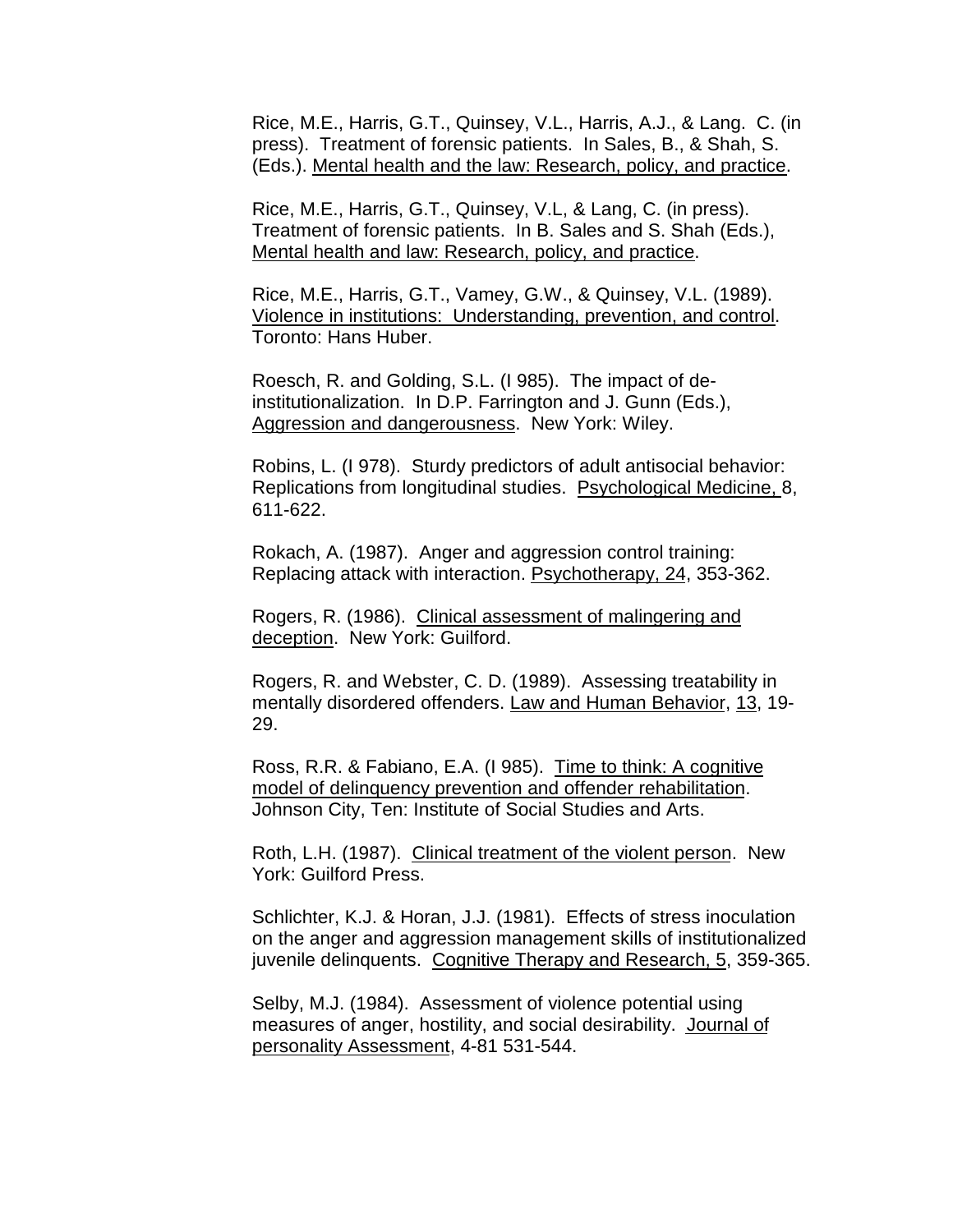Serin, R. C. (1991). Psychopathy and violence in criminals. Journal of Interpersonal Violence, 6, 423-431.

Serin, R.C. (1993). Survey of Ontario Region anger control programs. Unpublished manuscript.

Serin, R.C. and Kufiychuk, M. (in press). Social and cognitive processing deficits in violent offenders: Implications for treatment. International Journal of law and Psychiatry.

Shapiro, D,L. (1991). Forensic psychological assessment: An interpretive approach. Boston: Allyn and Bacon.

Slaby, R. G. and Guerra, N. G. (I 988). Cognitive mediators of aggression in adolescent offenders: 1. Assessment. Developmental Psychology, 24, 580-588.

Smiley, W.C. (1994). Time limited group treatment for personality disordered offenders: A description and three year evaluation. Paper presented at Canadian Psychological Association annual conference, Penticton, B.C.

Steadman, H.J., McCarty, D., & Morrissey, J. (1989) The mentally ill in jail: Planning for essential services. New York: Guilford.

Steadman, H.J., Monahan, J., Robbins, P.C., Applebaum, P., Grisso, T., Klassen, D., Mulvey, E.P., & Roth, L. (1993) From dangerousness to risk assessment: Implications for appropriate research strategies. In S. Hodgins (Ed.), Mental disorder and crime, (pp. 39-62). Newbury Park: Sage Publications.

Stermac, L.E. (1986). Anger control treatment for forensic patients. Journal of Interpersonal Violence, 1, 446-457.

Suedfeld, P. & Landon, P.B. (1978). Approaches to treatment. In R.D. Hare & D. Schalling (Eds.), Psychopathic behavior: Approaches to research (pp.347-376). Chichester, England: Wiley.

Teplin, L.A., Abram, K.M., & McClelland, G.M. (1994). Does psychiatric disorder predict violent crime amongst released jail detainees? American Psychologist, 49, 335-342.

Toch, H. (I 969). Violent men. Harmondsworth: Penguin Books.

Toch, H. (1982). Therapeutic Communities in Corrections. New York: Praeger.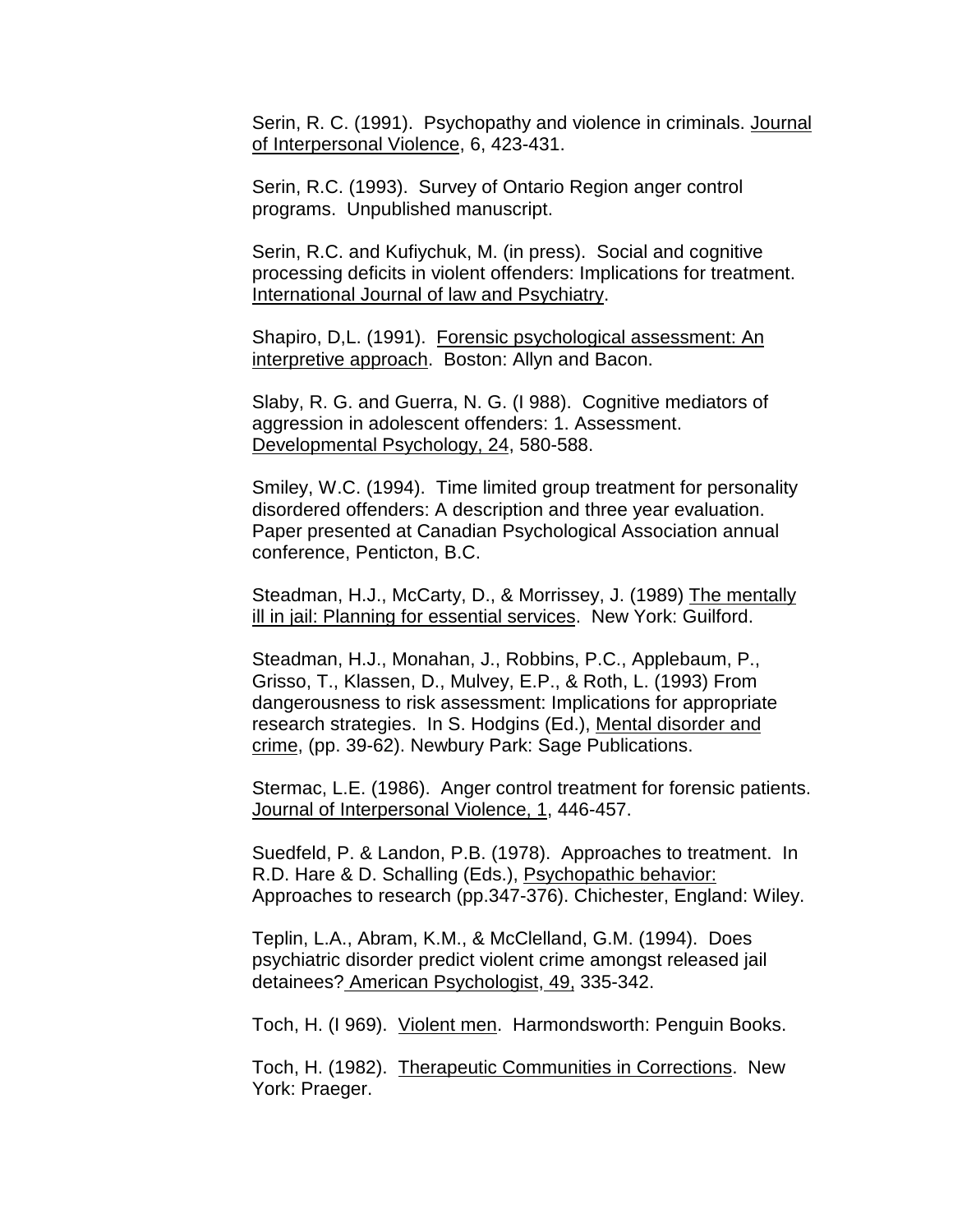Tupin, J.P. (1987). Psychopharmacology and aggression. In L. H. Roth, (Ed.), Clinical treatment of the violent person. New York: Guilford Press.

Watkins, R.E. (1992). An historical review of the role and practice of psychology in the field of corrections. Research Report R-29. Ottawa: Correctional Service of Canada.

Wong, S. & Elek, D. (I 990). The treatment of psychopathy: A review. Unpublished manuscript, Regional Psychiatric Centre, Saskatoon, Saskatchewan.

Wormith, J.S. & Borzecki, M. (1985) Mental disorder in the criminal -justice system. Programs Branch User Report, Ministry of the Solicitor General of Canada.

Zamble, E. & Quinsey, V. L. (1991). Dynamic and behavioral antecedents to recidivism: A retrospective analysis. Research Report, Correctional Service of Canada.

Zillman, D. (1979). Hostility and aggression. Hillsdale, NJ; Erlbaum.

Zillman, D. (1988). Cognition-excitation interdependencies in aggressive behavior. Aggressive Behavior, 14, 51-64.